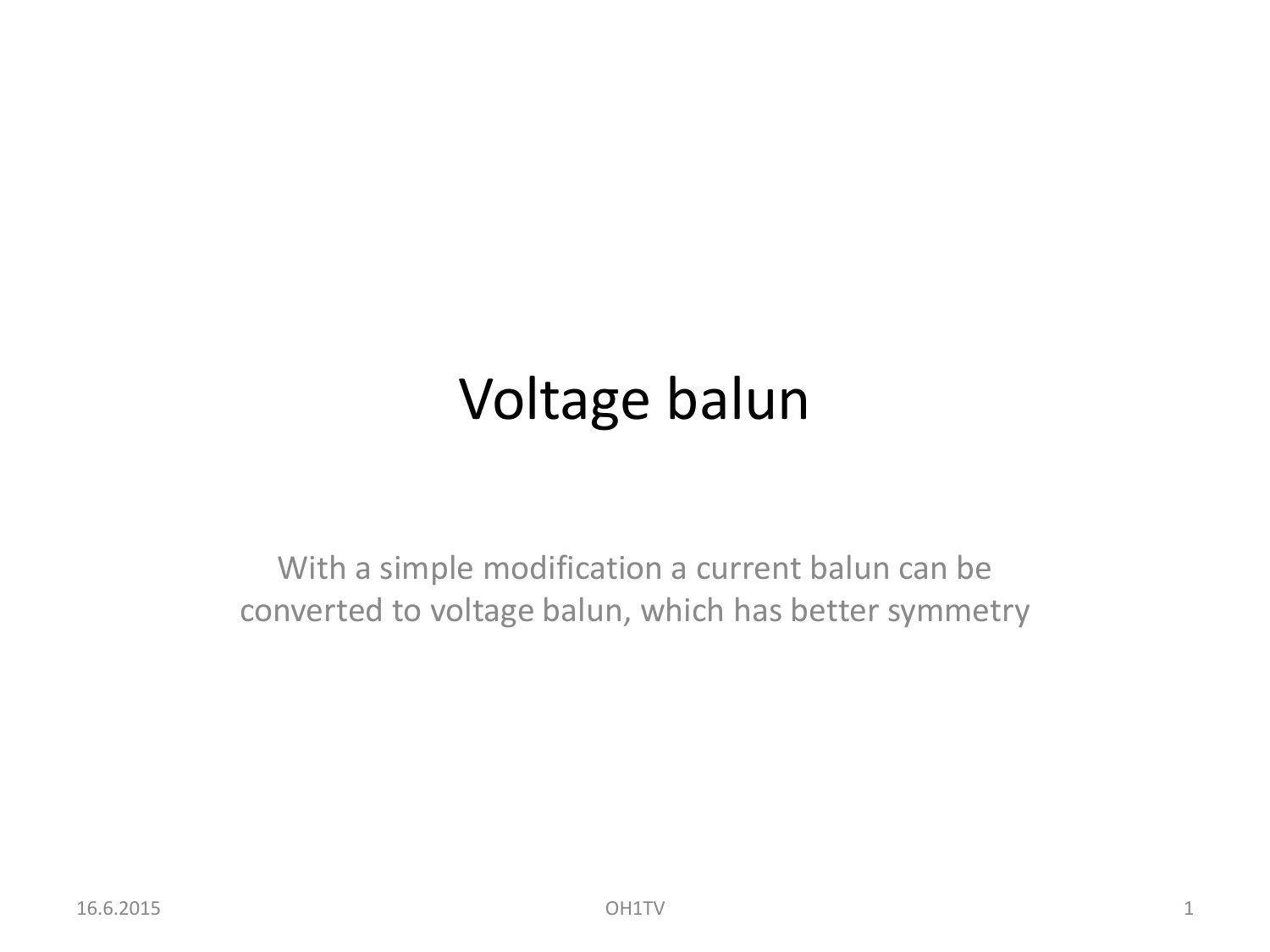# Introduction

- This is a test report. My aim was to analyze behavior of a Voltage Balun, made like current balun with ferrite beads but having one additional wire in order to force voltage symmetry.
- Amidon beads FB-43-1020 were used. One test series was made with 3 beads and another with 5 beads
- Focus was on voltage symmetry, impedance matching, frequency range and power rating.
- The analyze was made both by modeling and measuring.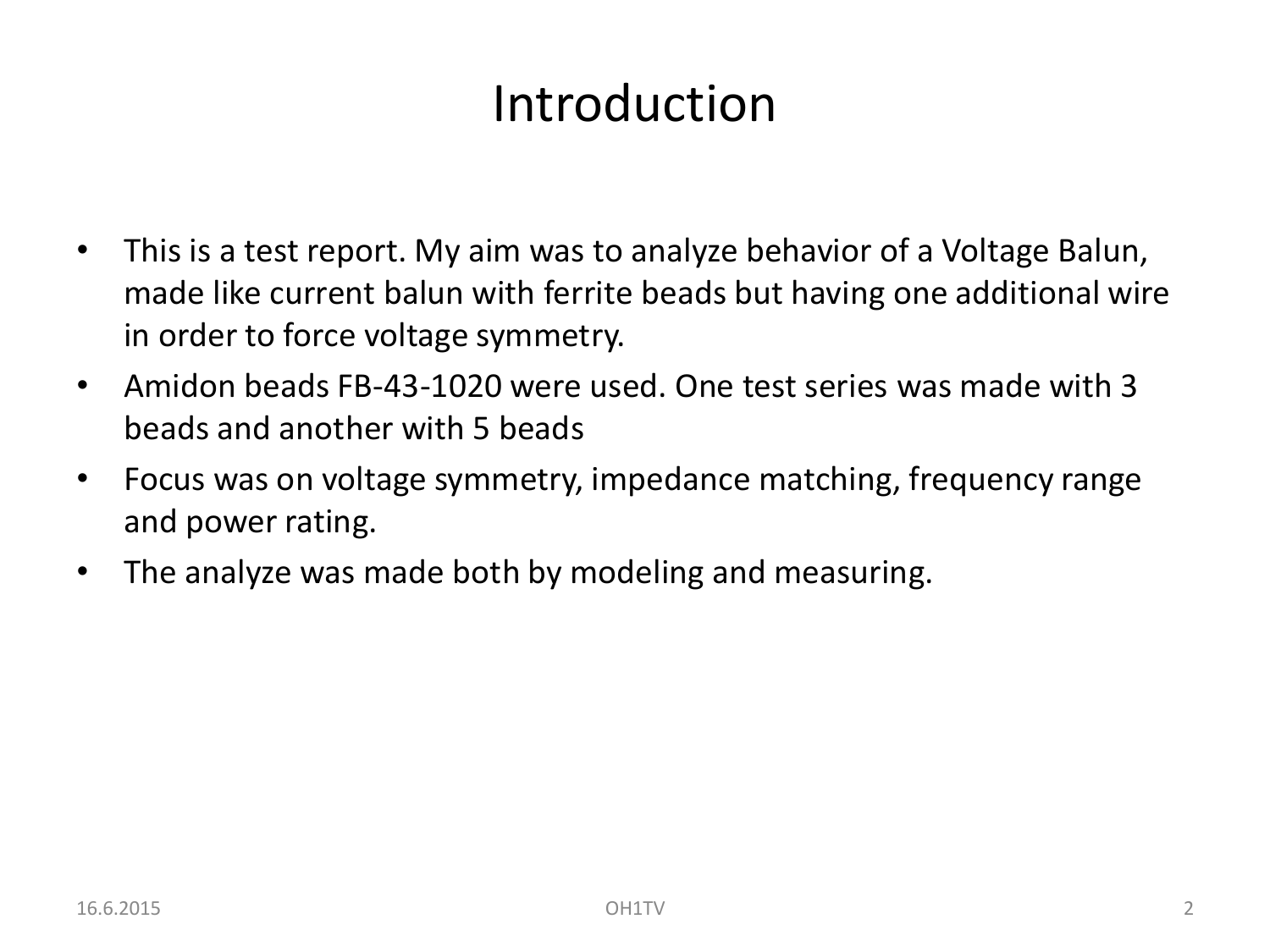# Balun 50/50ohm



Ferrite bead as a transformer core •Coax cable makes 2 windings •Additional wire makes the third winding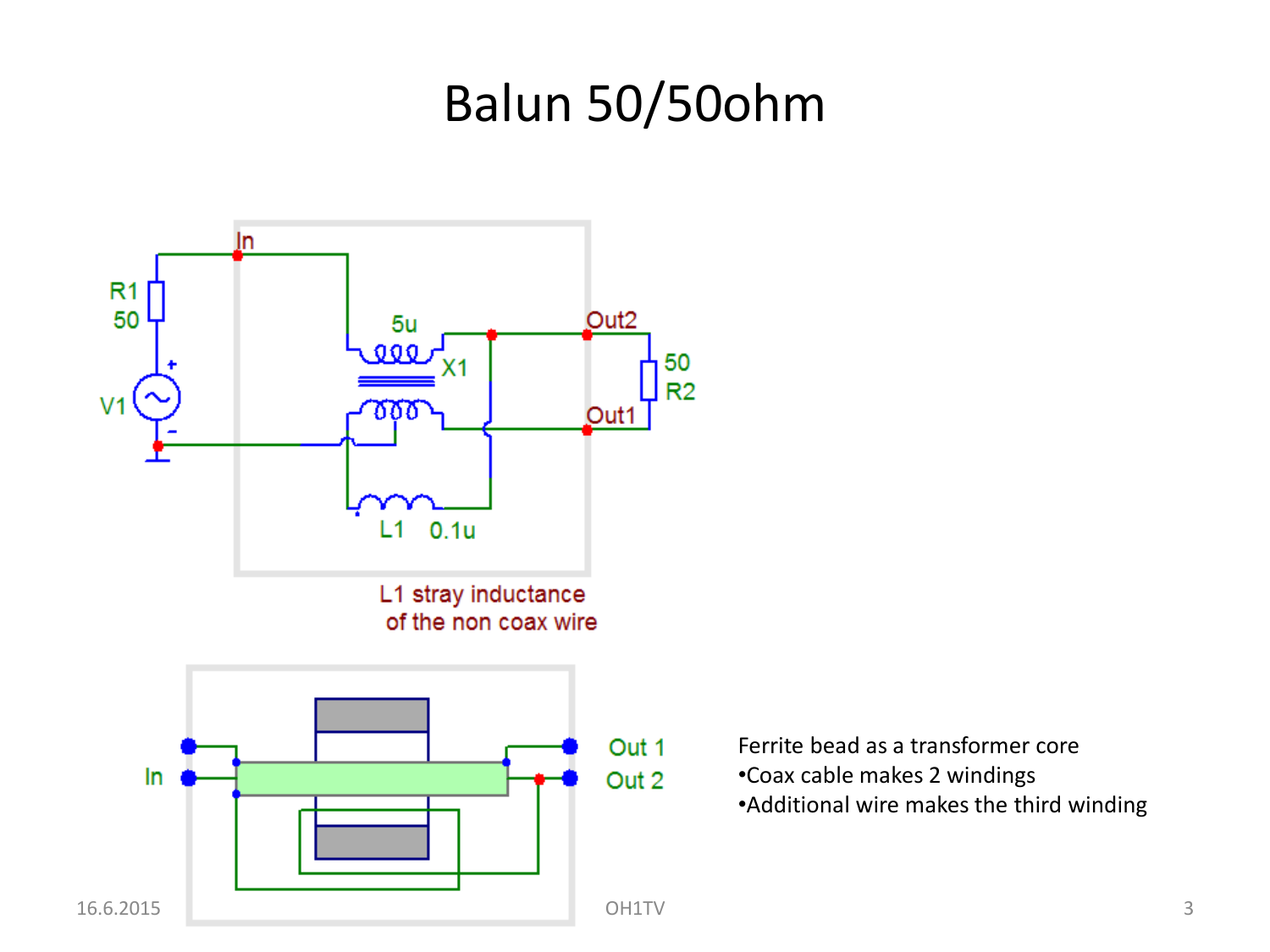## Modeled voltage and current @ 7MHz



Blue = input voltage to balun Red = output voltage 1 Green = output voltage 2

#### Red = current in load resistor R2 Black= current in L1 and balancing winding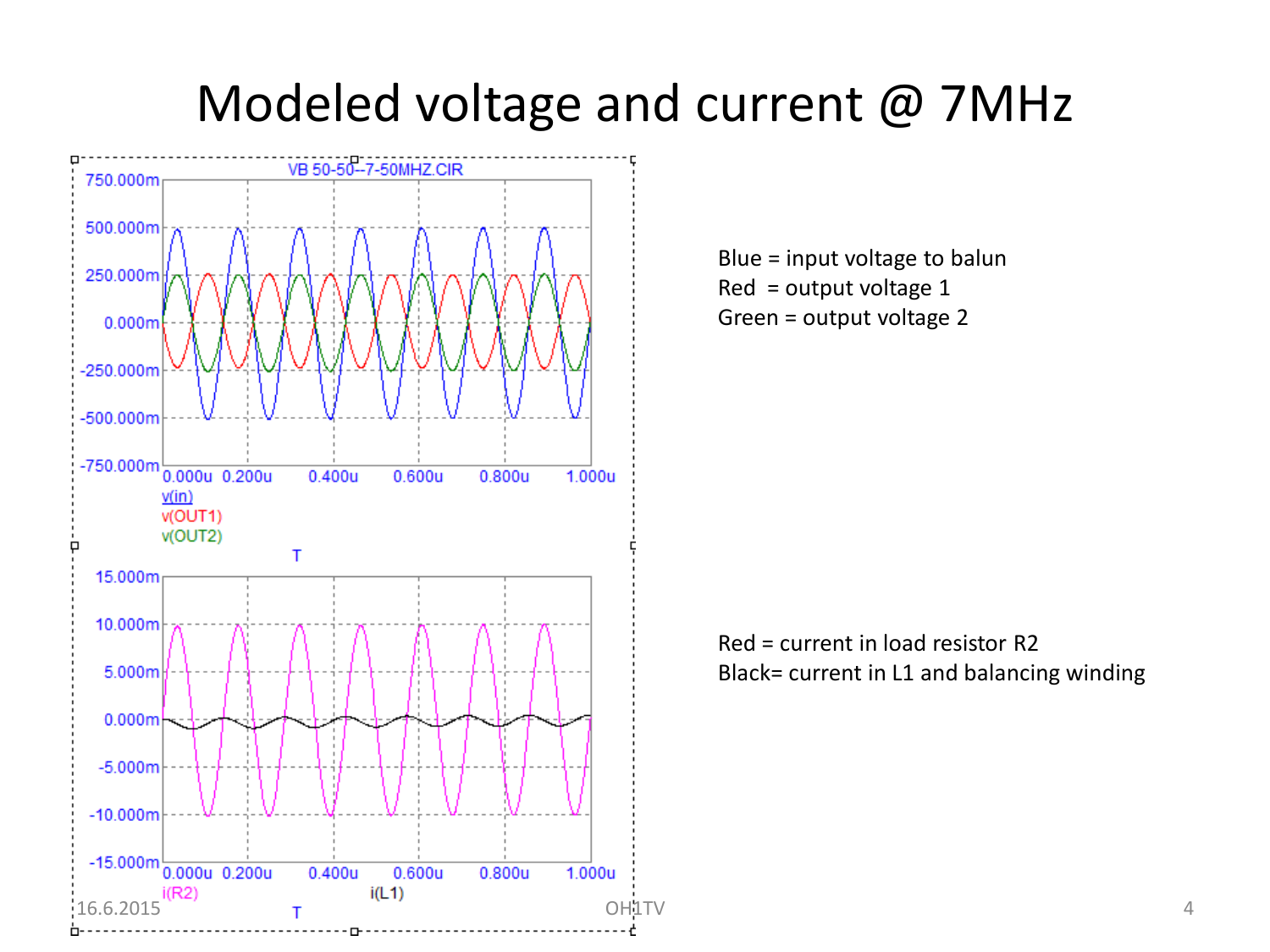## Modeled voltage and current @ 30MHz



Blue = input voltage to balun Red = output voltage 1 Green = output voltage 2

Red = current in load resistor R2 Black= current in L1 and balancing winding •Note that this current is lower than on 7MHz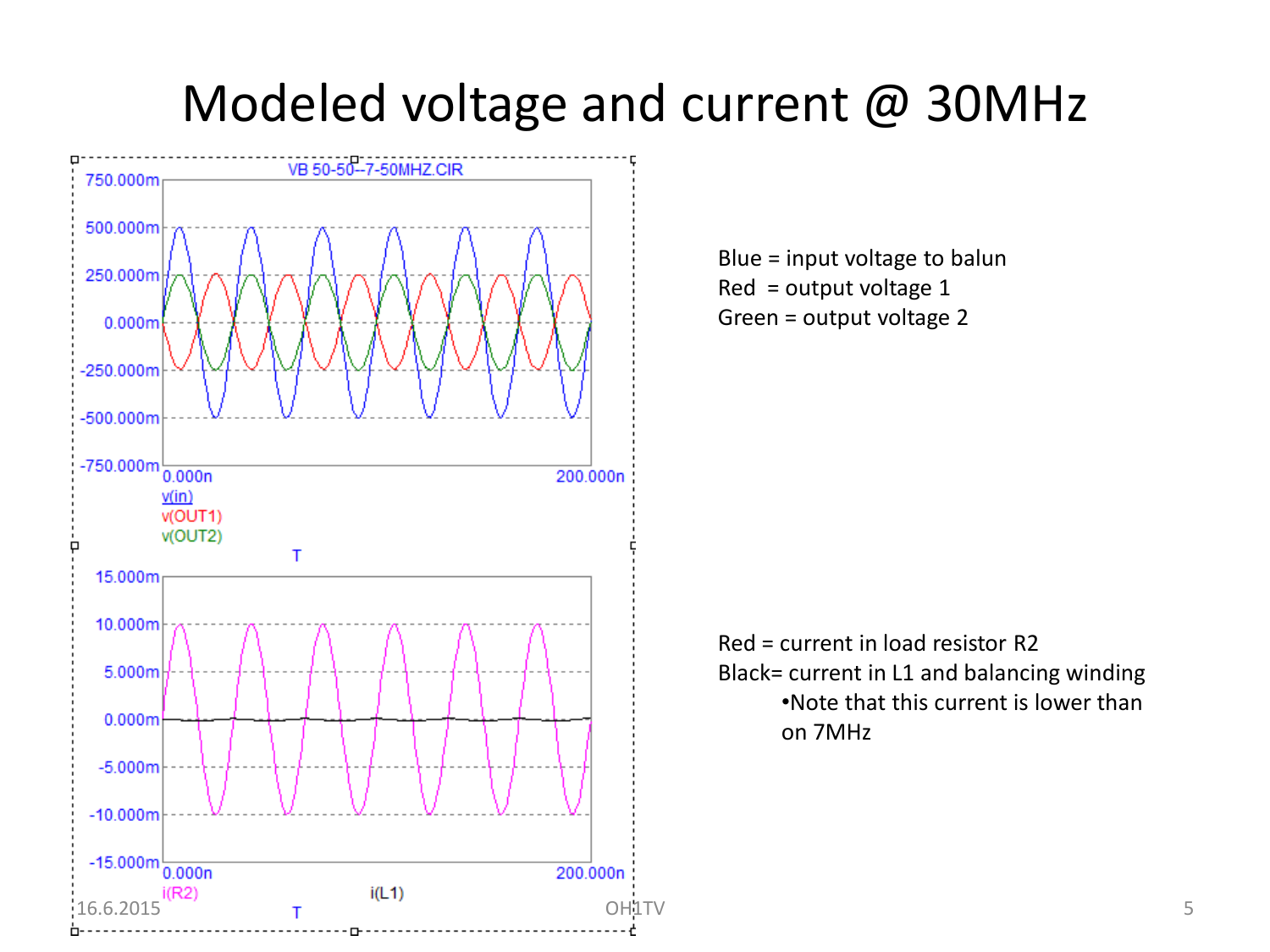# Modeled frequency response



Black = attenuation to load R2 Red = voltage level against ground at Out1 Blue = voltage level against ground at Out2

Black = total impedance at Input Blue = real part of the impedance Red = Imaginary part of the impedance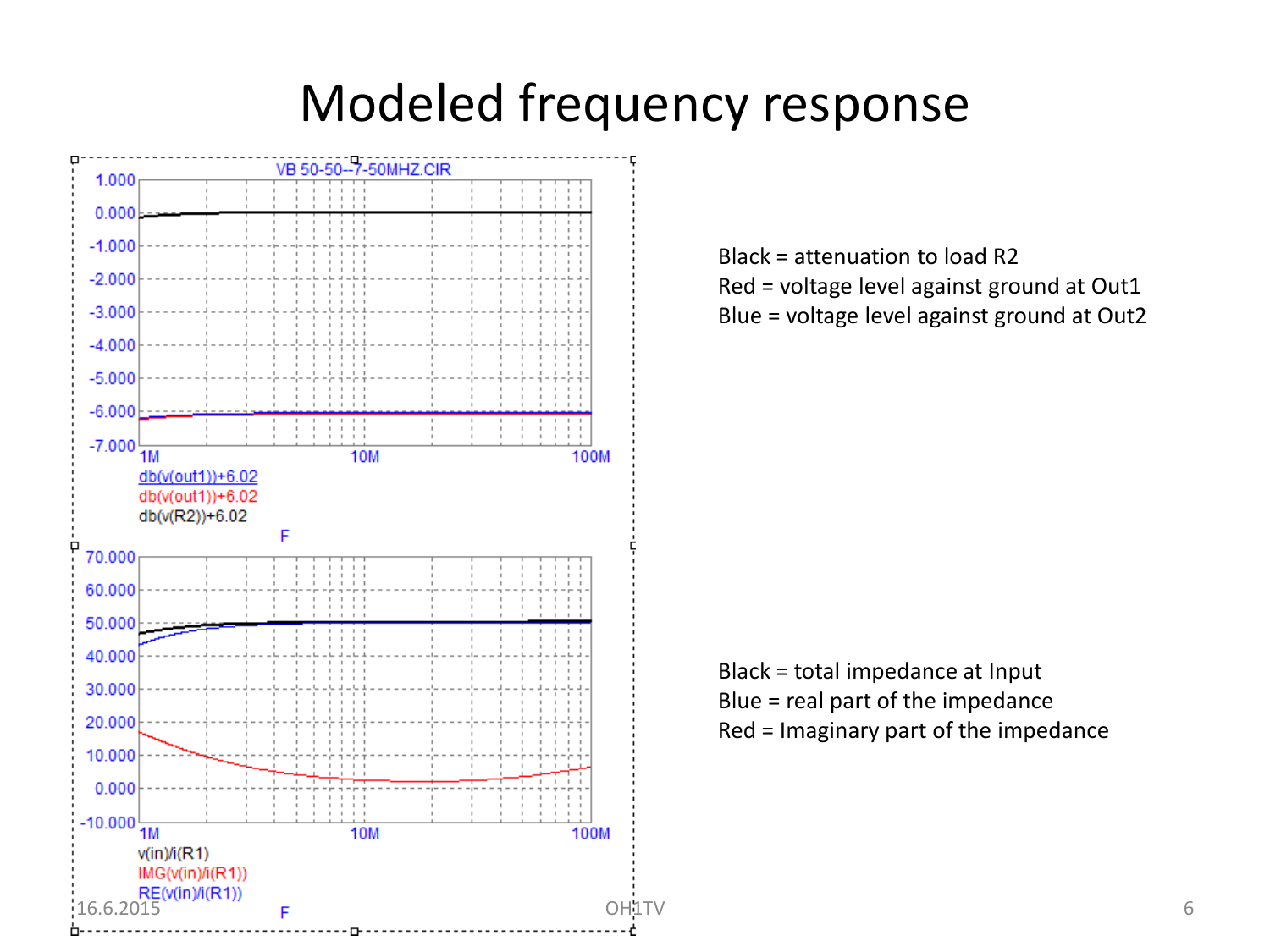# Symmetry measurement, 3 bead version

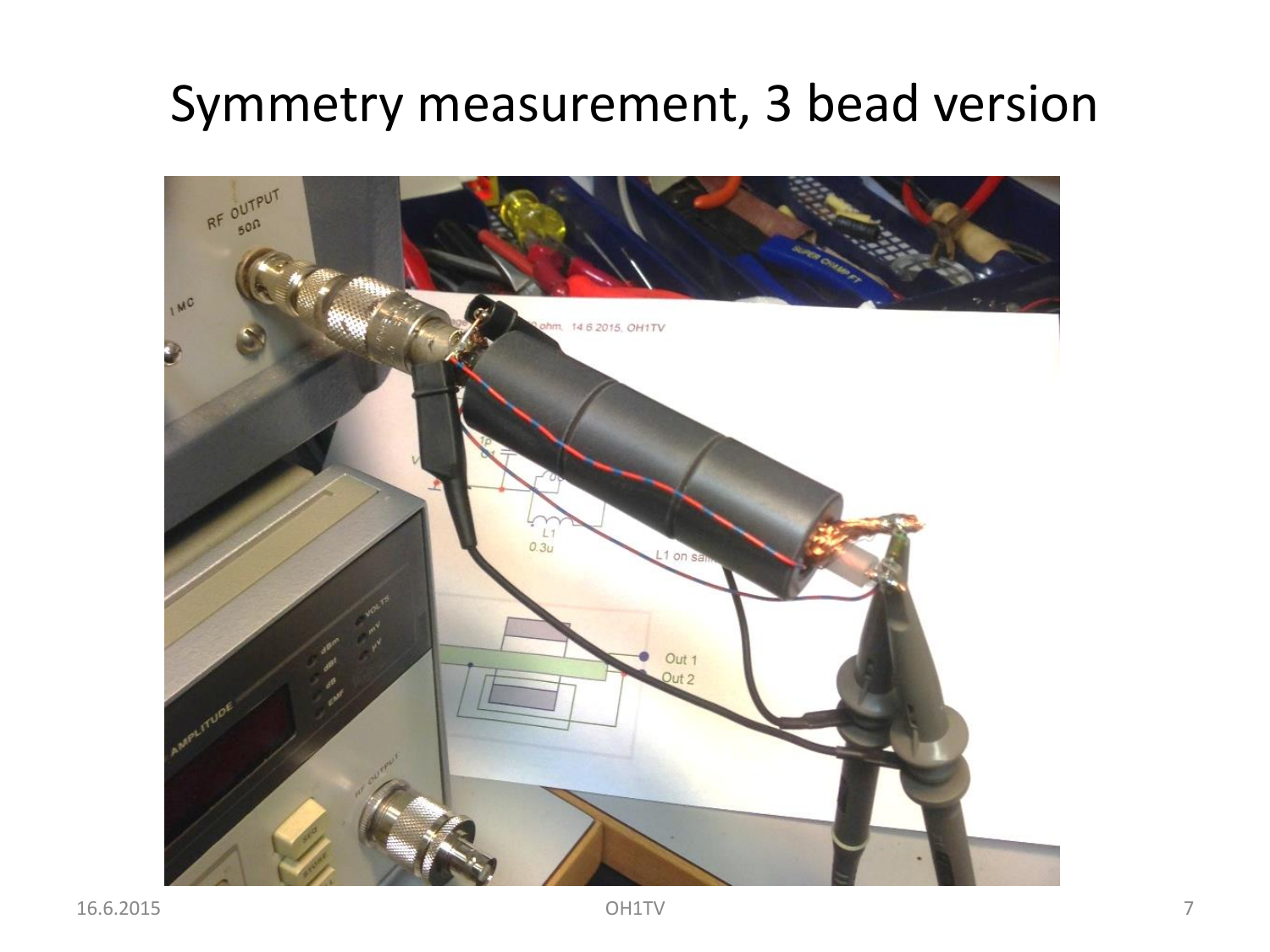# Impedance measurement, 5 bead version



- Symmetry winding is the red and blue conductor
- AIM4170 was used for impedance measurements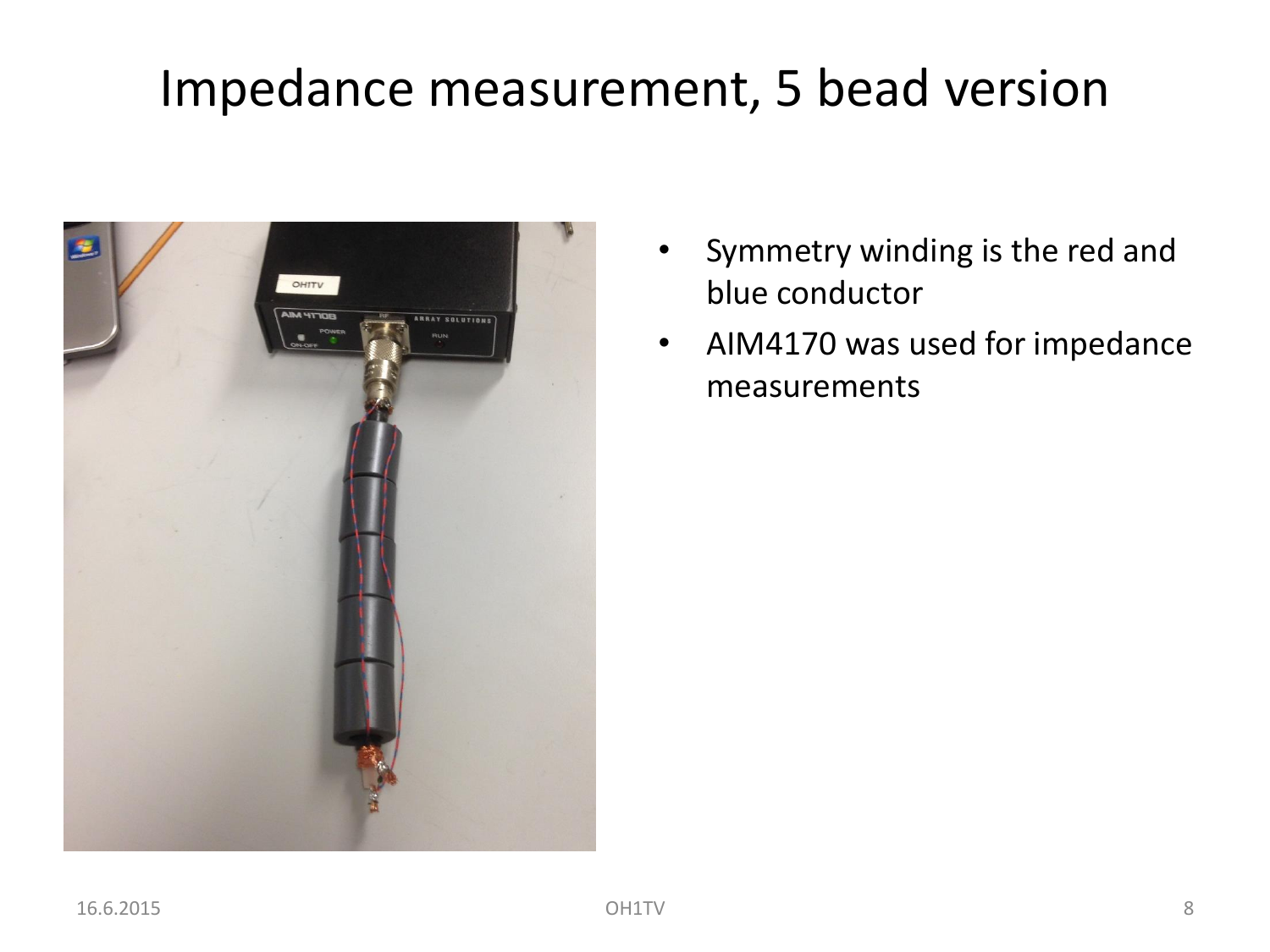# Voltage balun with 3pcs Amidon FB-43-1020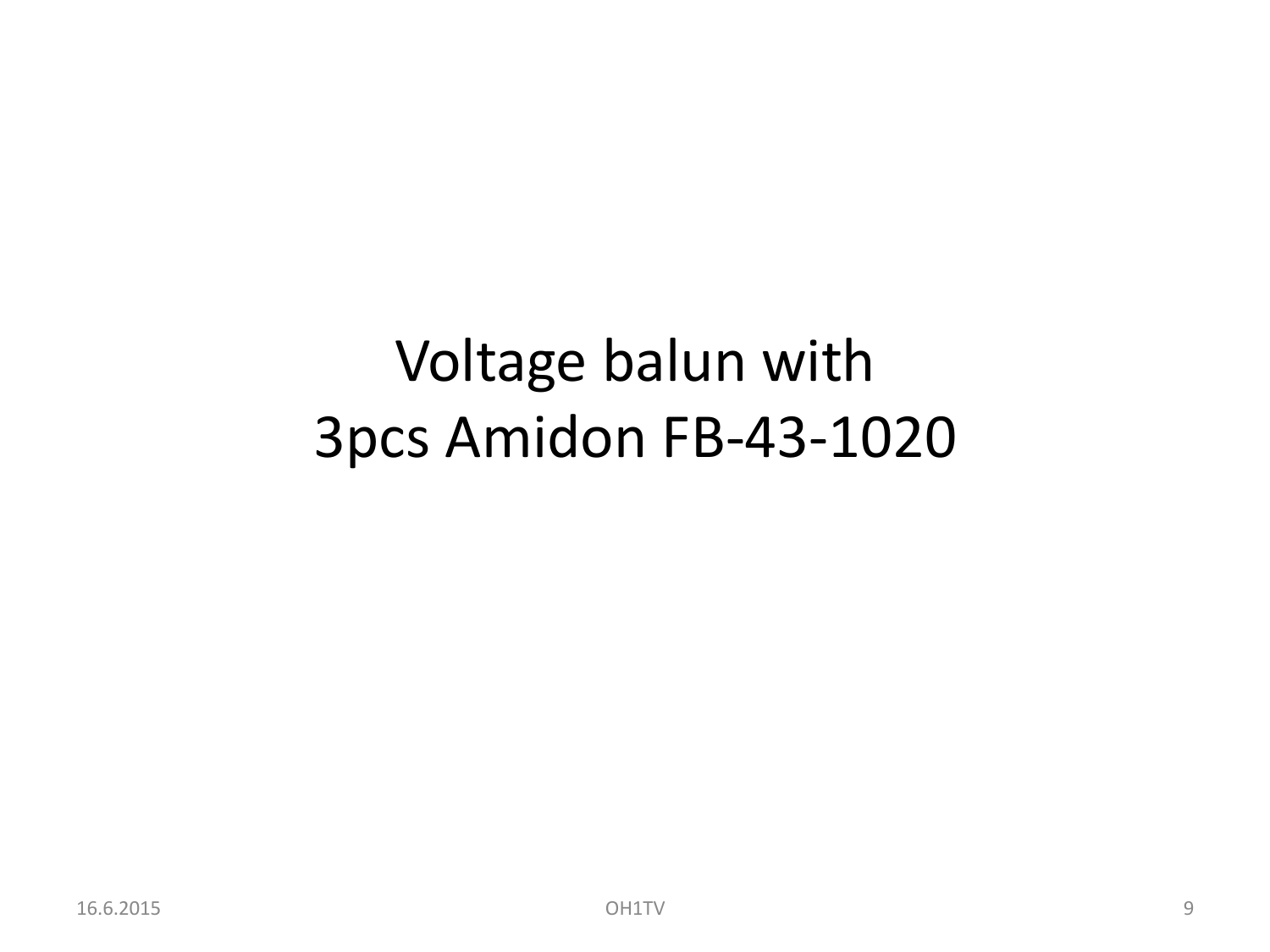#### 3xFB-43-1020, 50ohm: R,X,SWR measurement

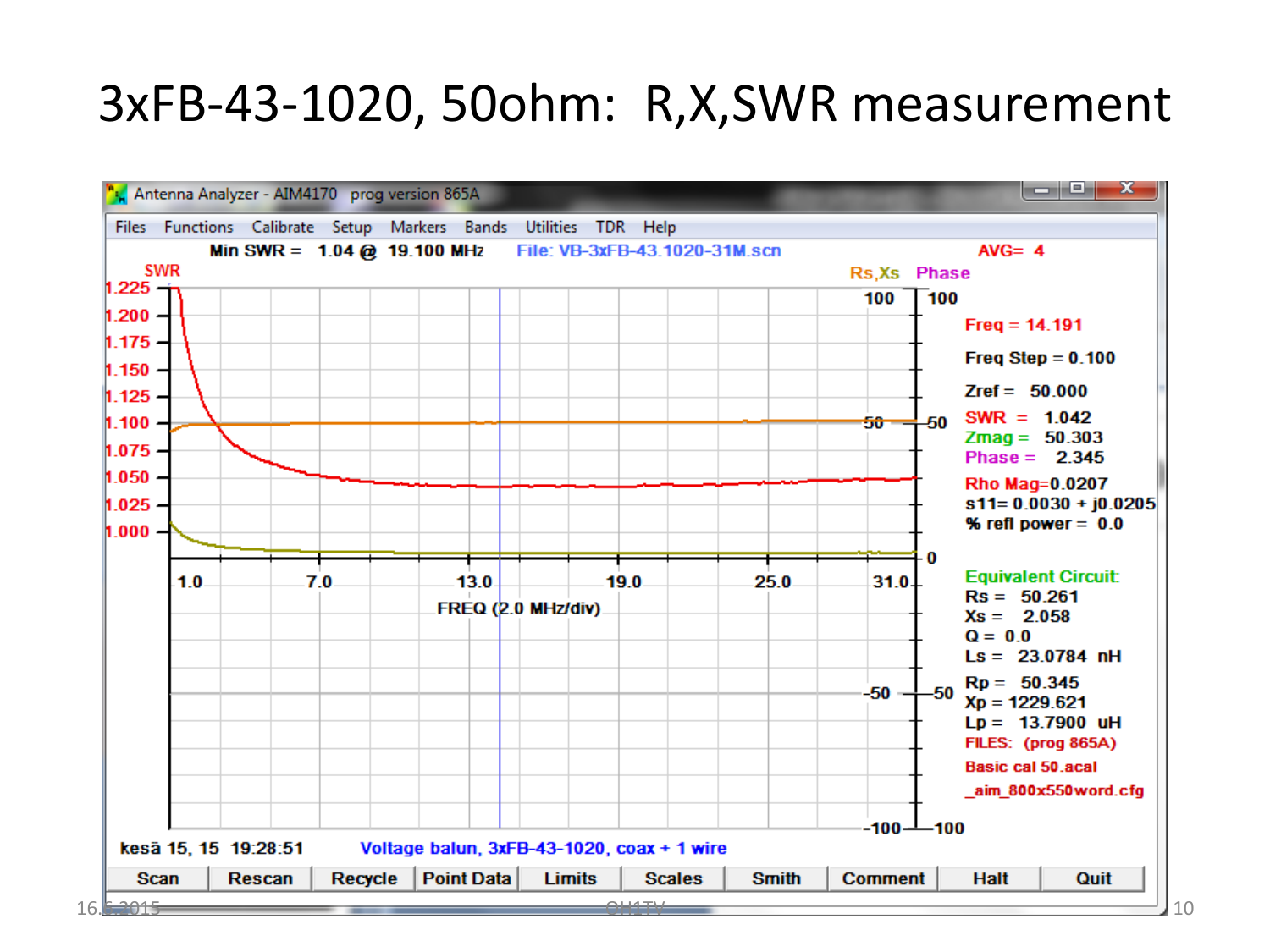#### 3xFB-43-1020, 50ohm: R,X,SWR measurement

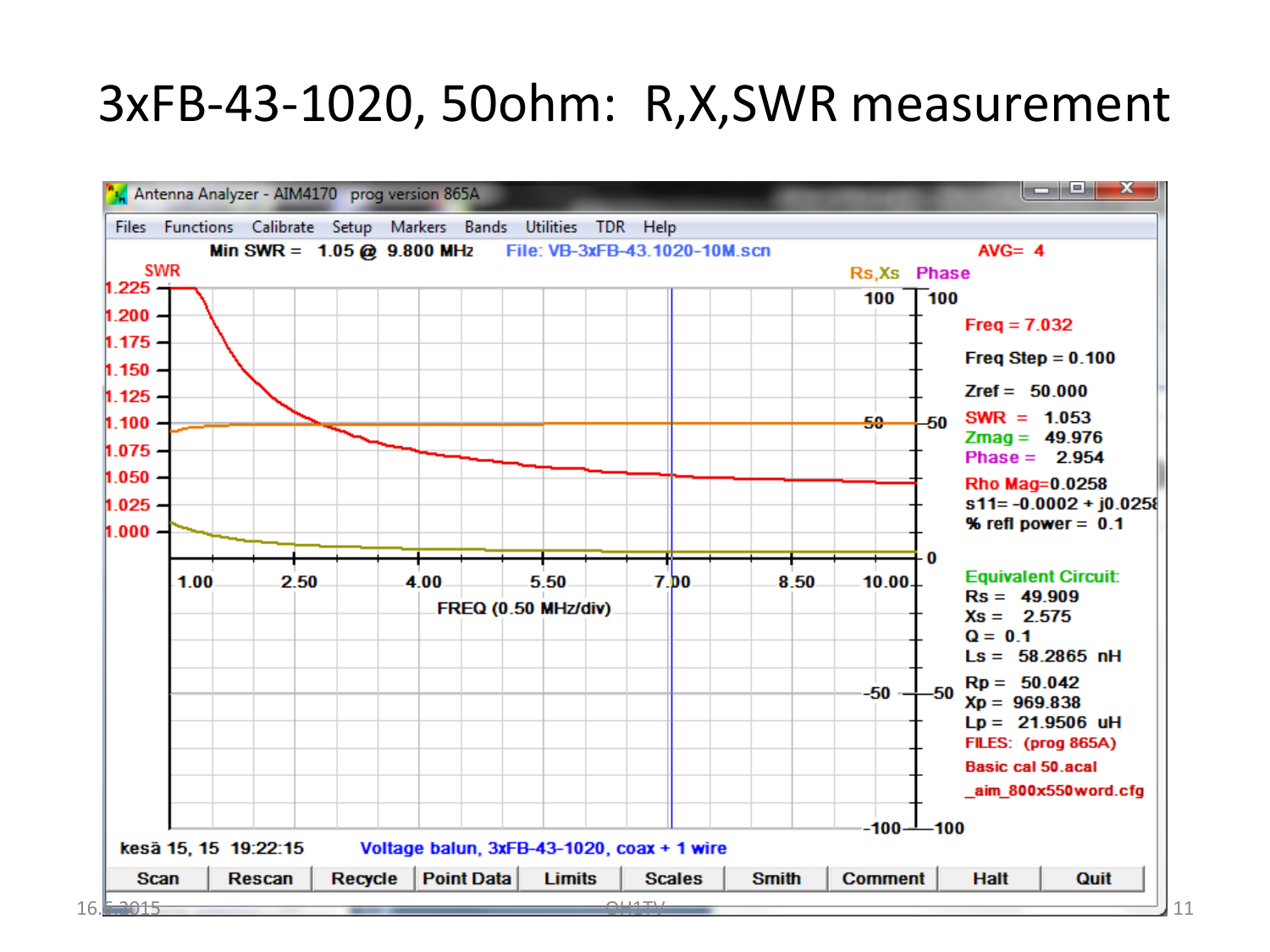#### 3xFB-43-1020 @ 1.8MHz, 50ohm load Symmetry measurement

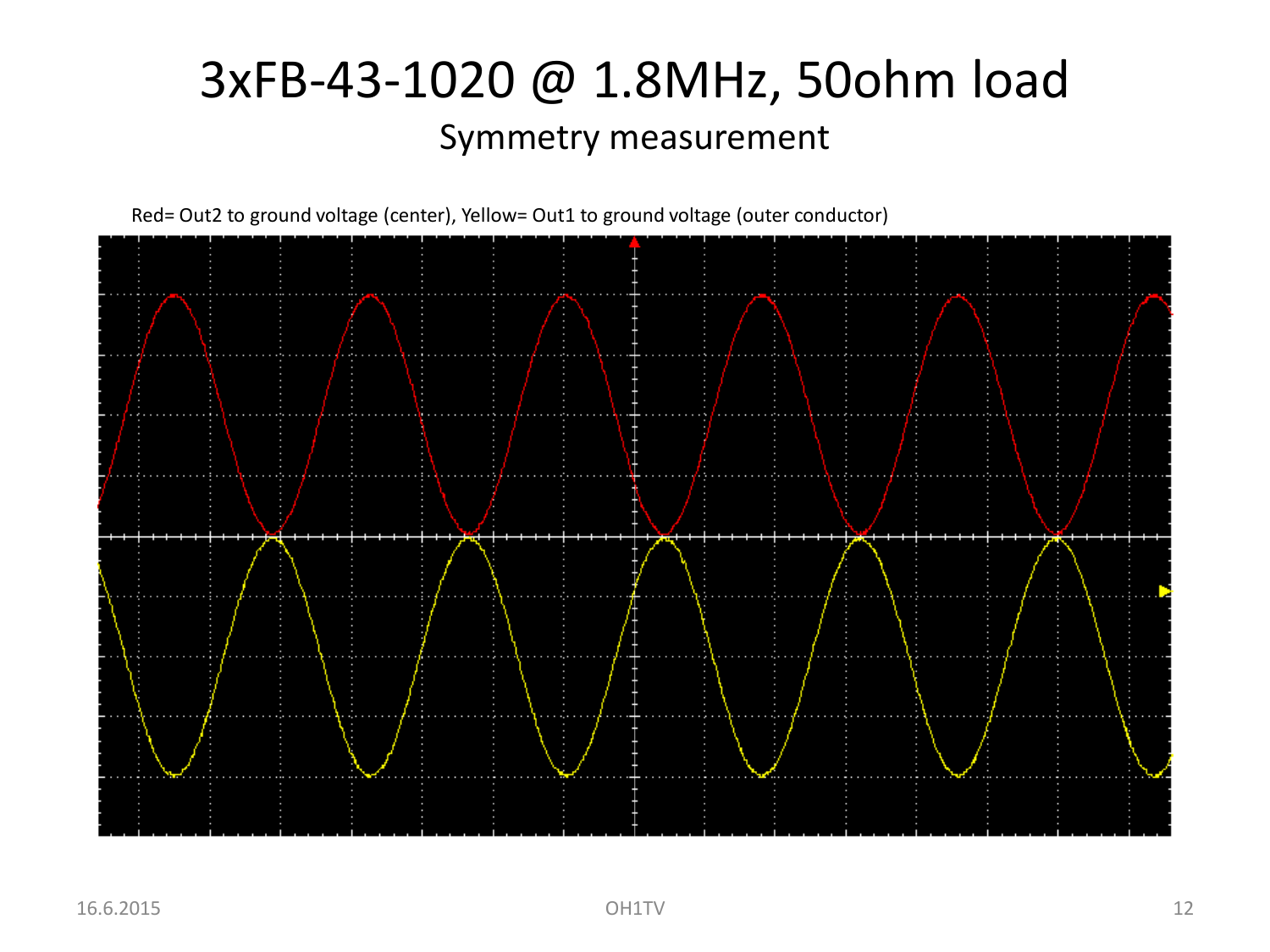#### 3xFB-43-1020 @ 7.1MHz, 50ohm load Symmetry measurement

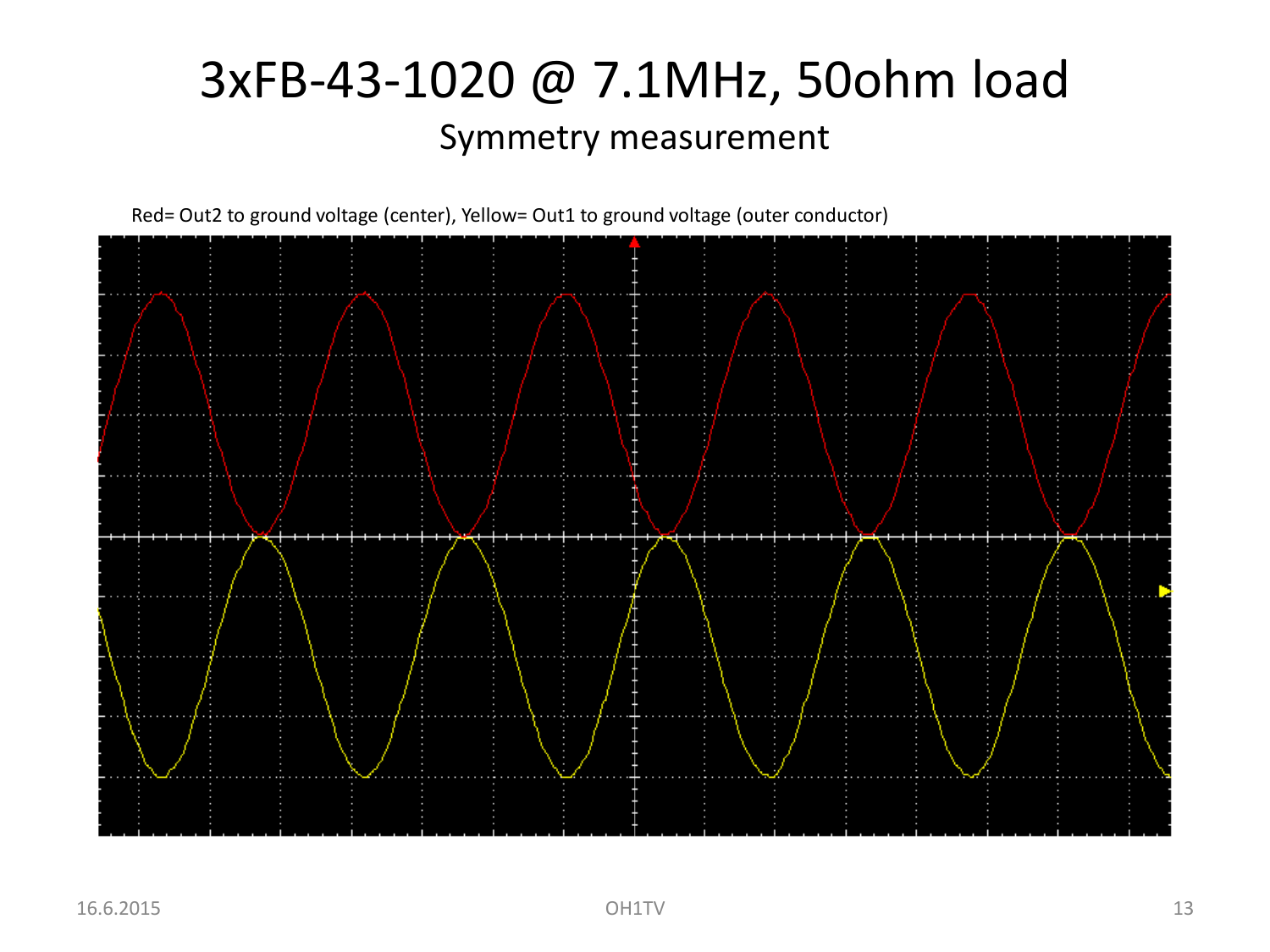### 3xFB-43-1020 @ 7.1MHz, 150ohm load Symmetry measurement

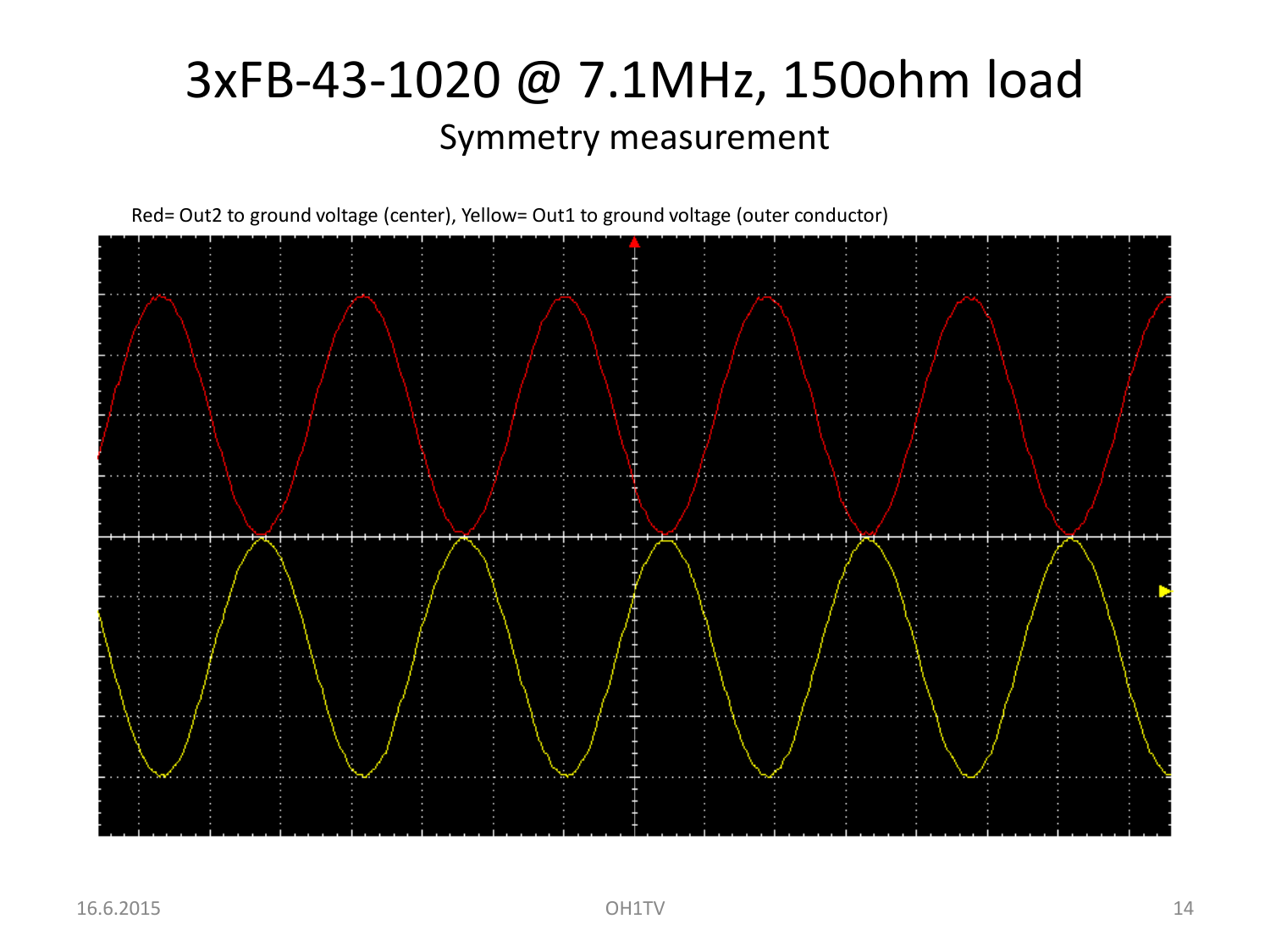#### 3xFB-43-1020 @ 30MHz, 50ohm load Symmetry measurement

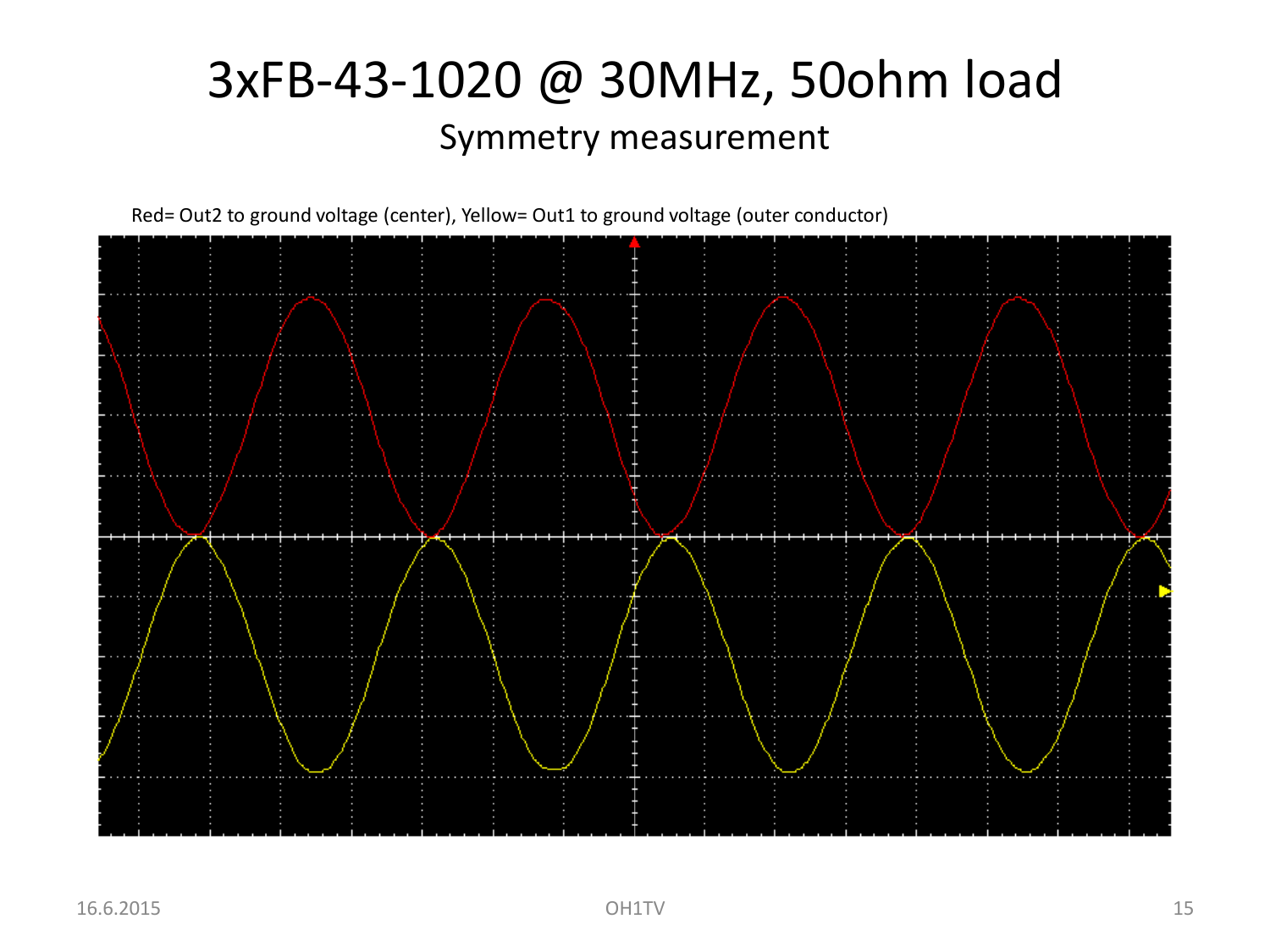#### 3xFB-43-1020 @ 30MHz, 100ohm load Symmetry measurement

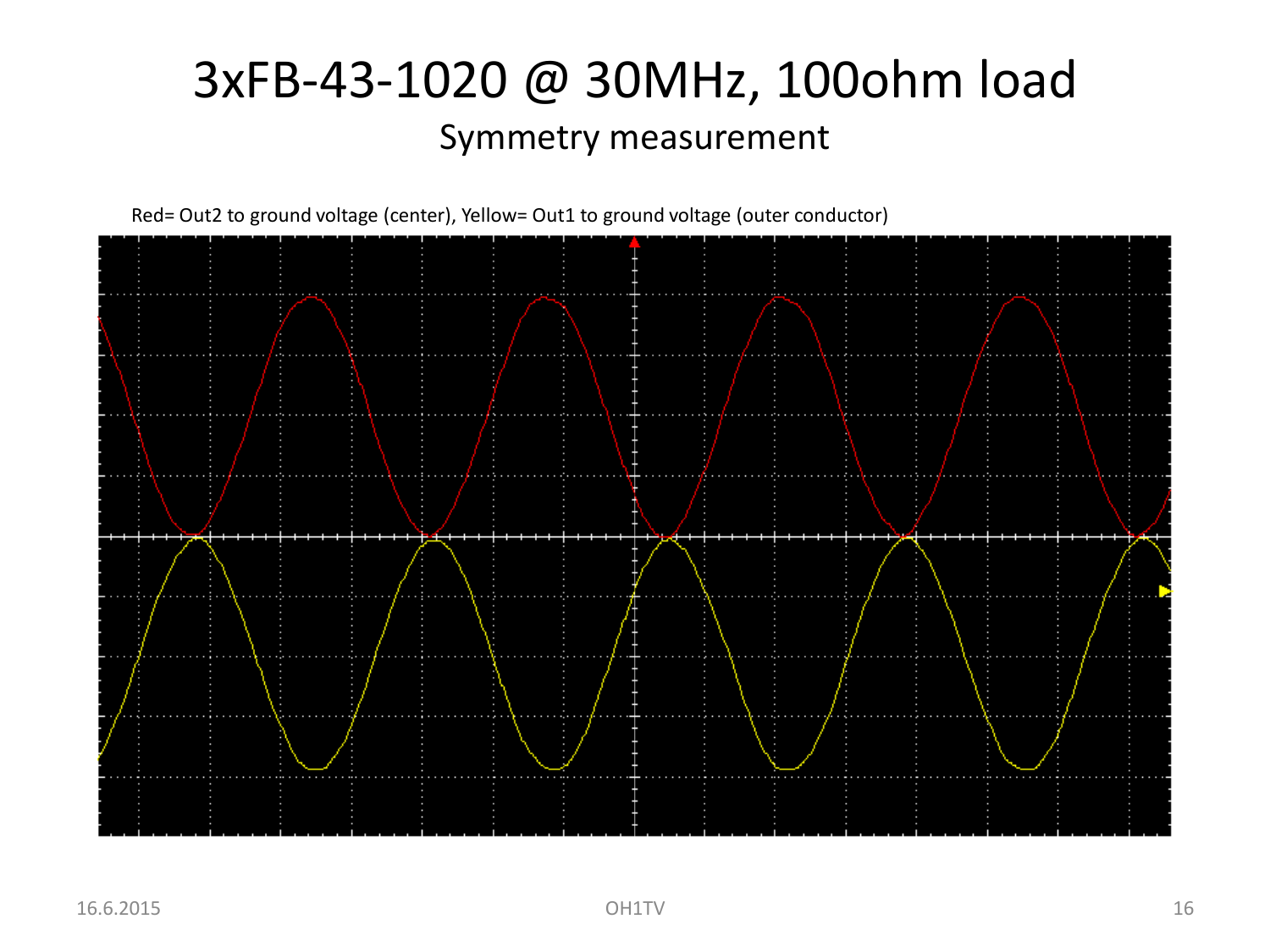#### 3xFB-43-1020 @ 30MHz, 150ohm load Symmetry measurement

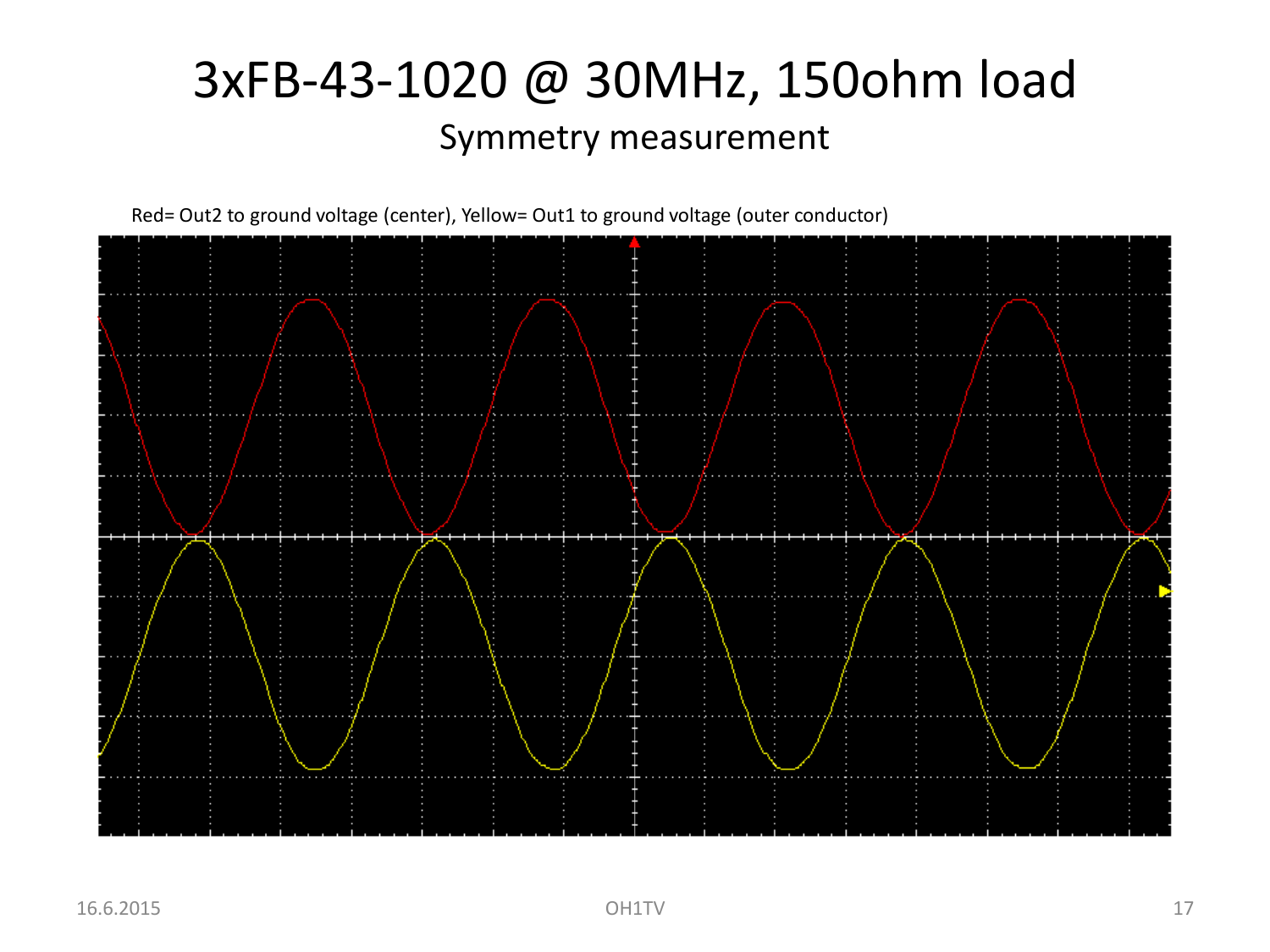#### 3xFB-43-1020 @ 50MHz, 150ohm load Symmetry measurement

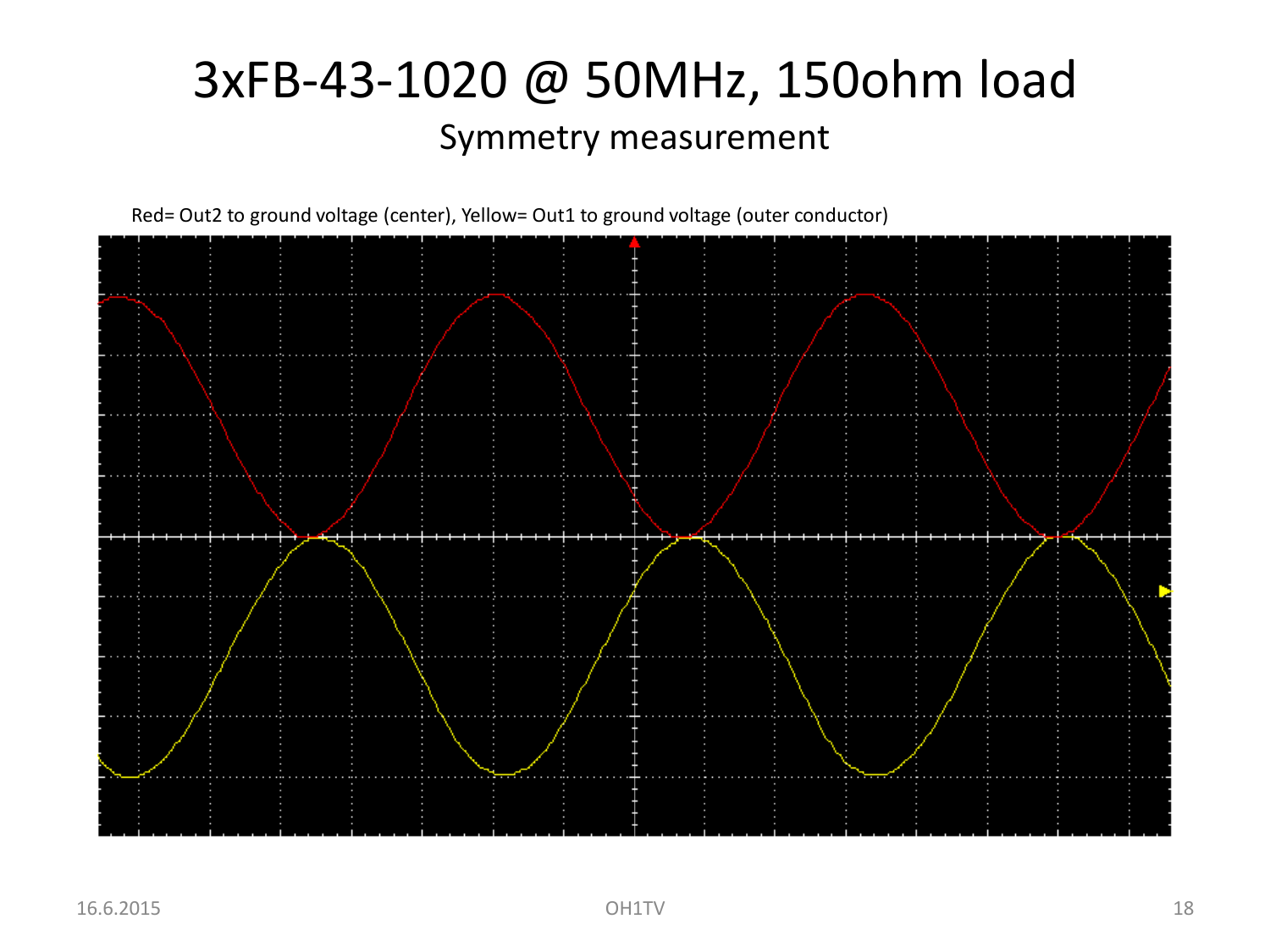#### 3xFB-43-1020 @ 50MHz, 50ohm load Symmetry measurement

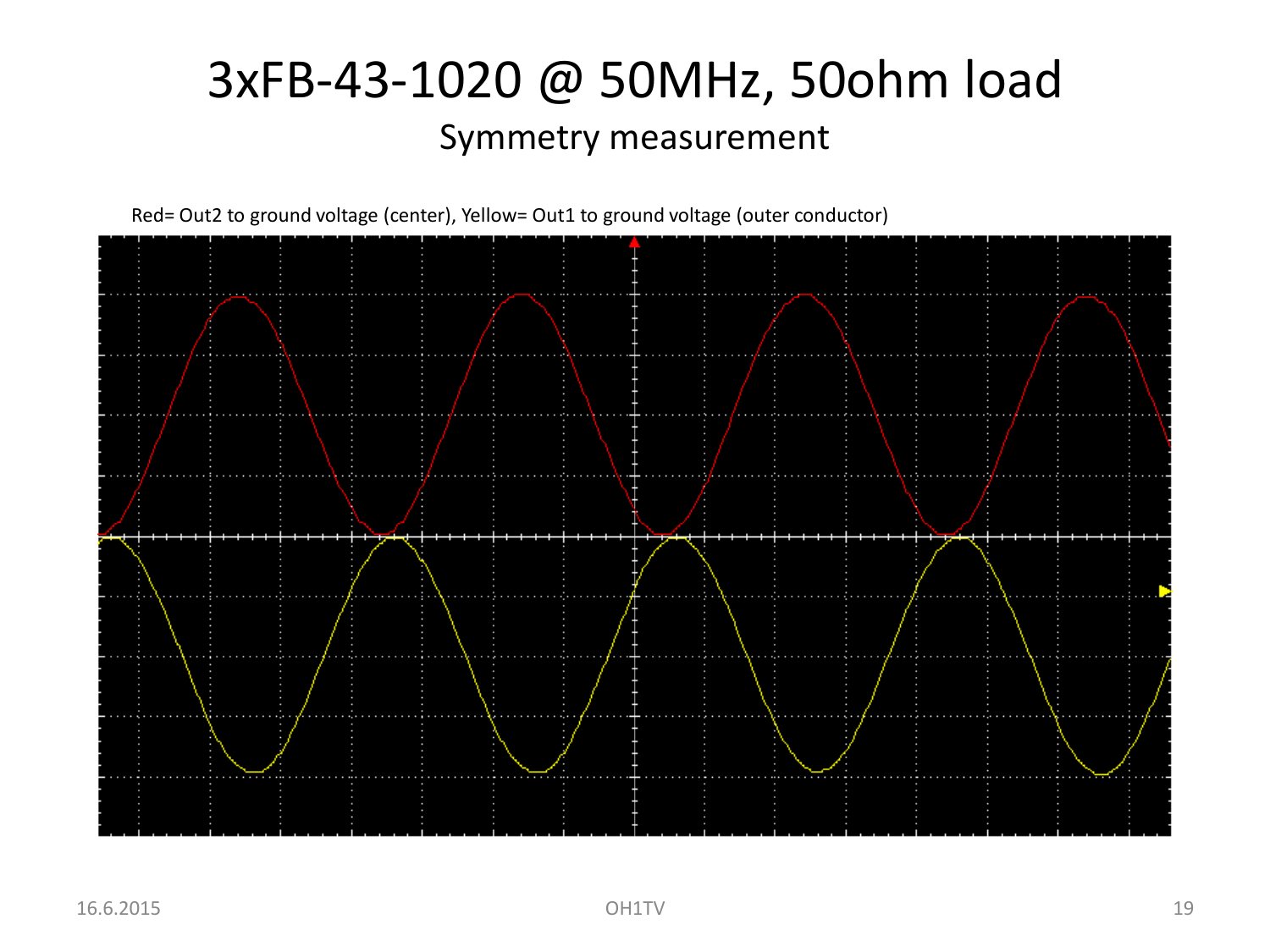#### 3xFB-43-1020 @ 50MHz, 150ohm load Symmetry measurement

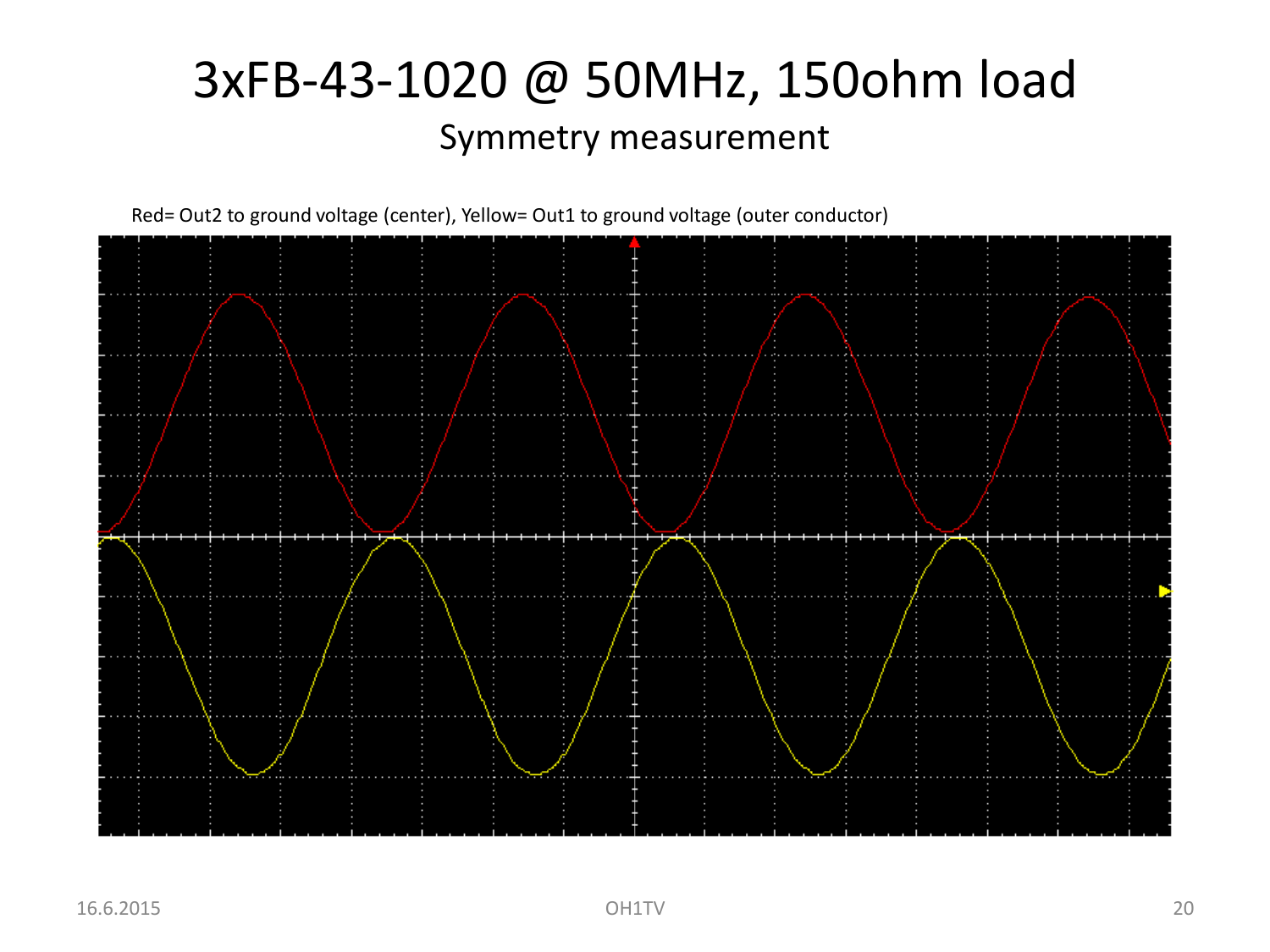#### 3xFB-43-1020 @ 60MHz, 50ohm load Symmetry measurement

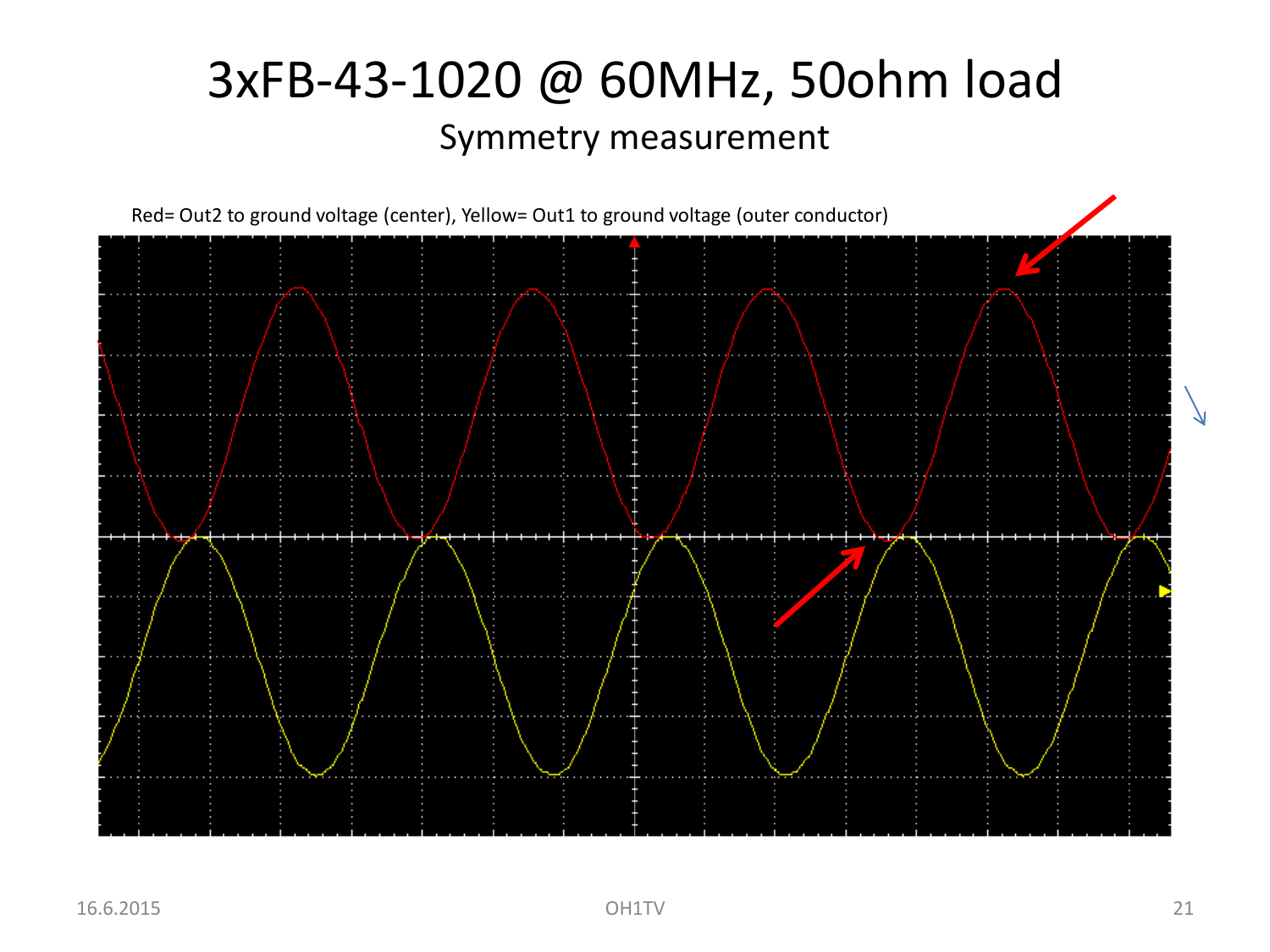# Voltage balun with 5 pcs Amidon FB-43-1020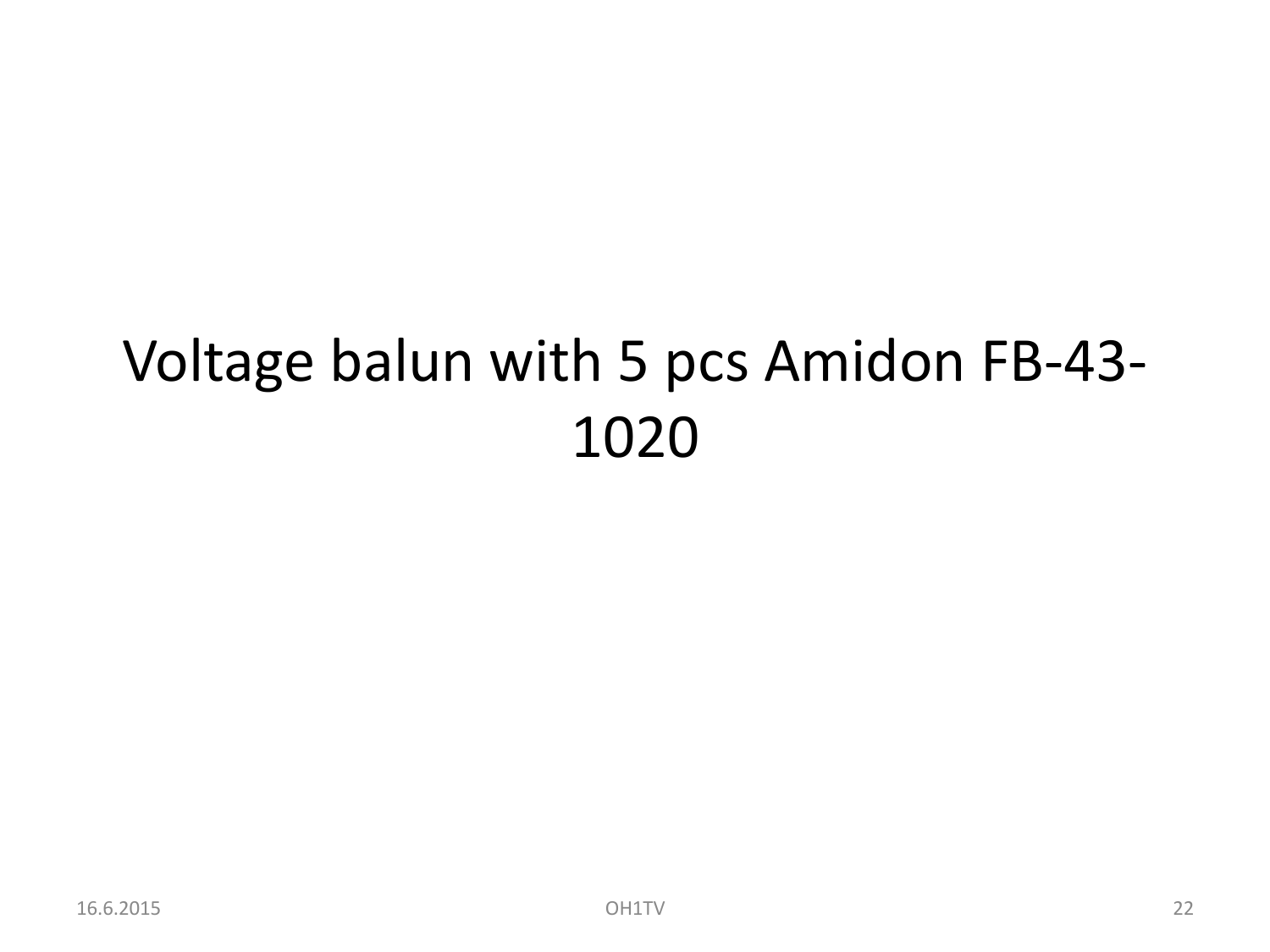### 5xFB-43-1020, 50ohm: R,X,SWR measurement

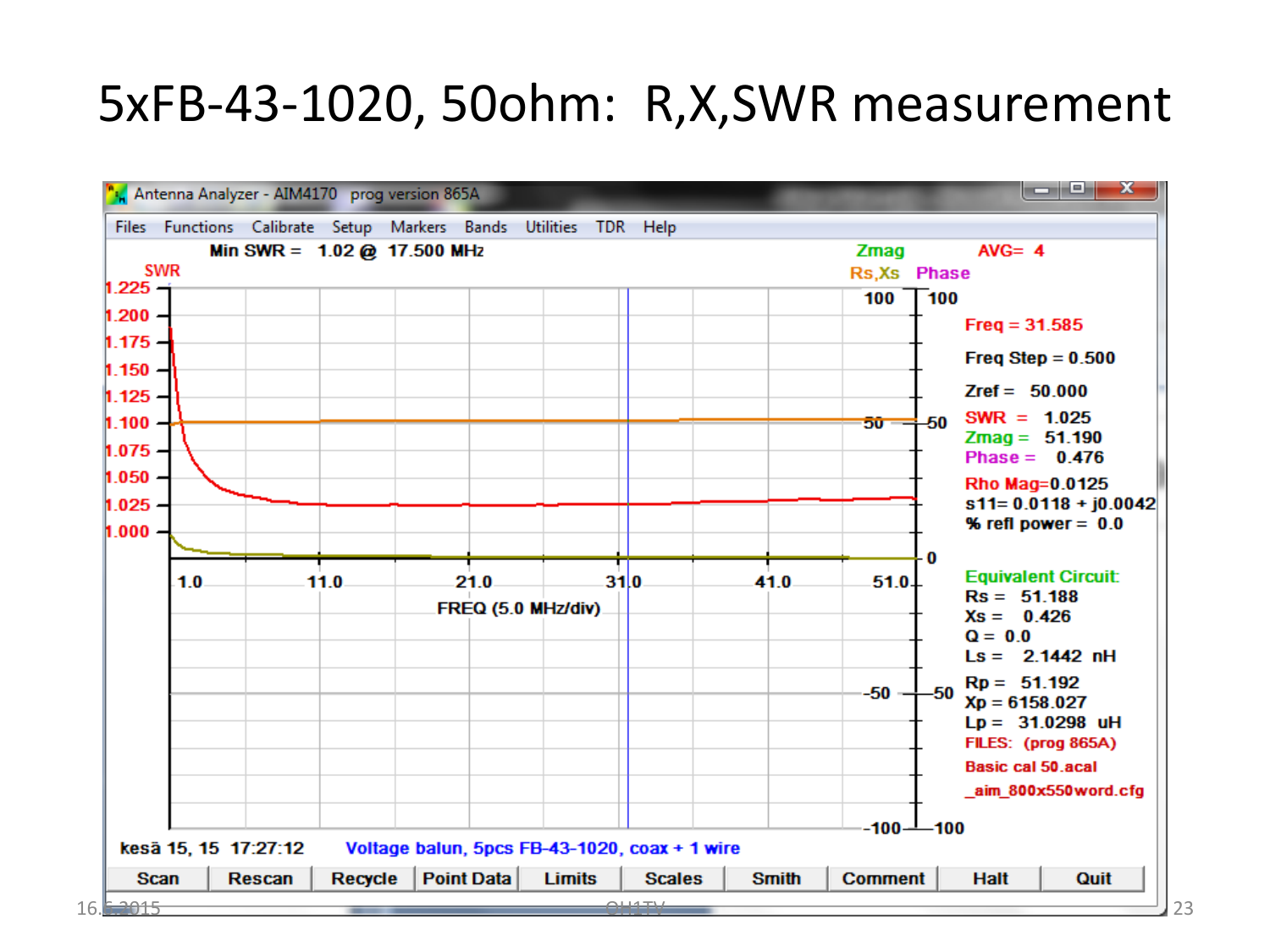#### 5xFB-43-1020 @ 1.8MHz, 50ohm load Symmetry measurement

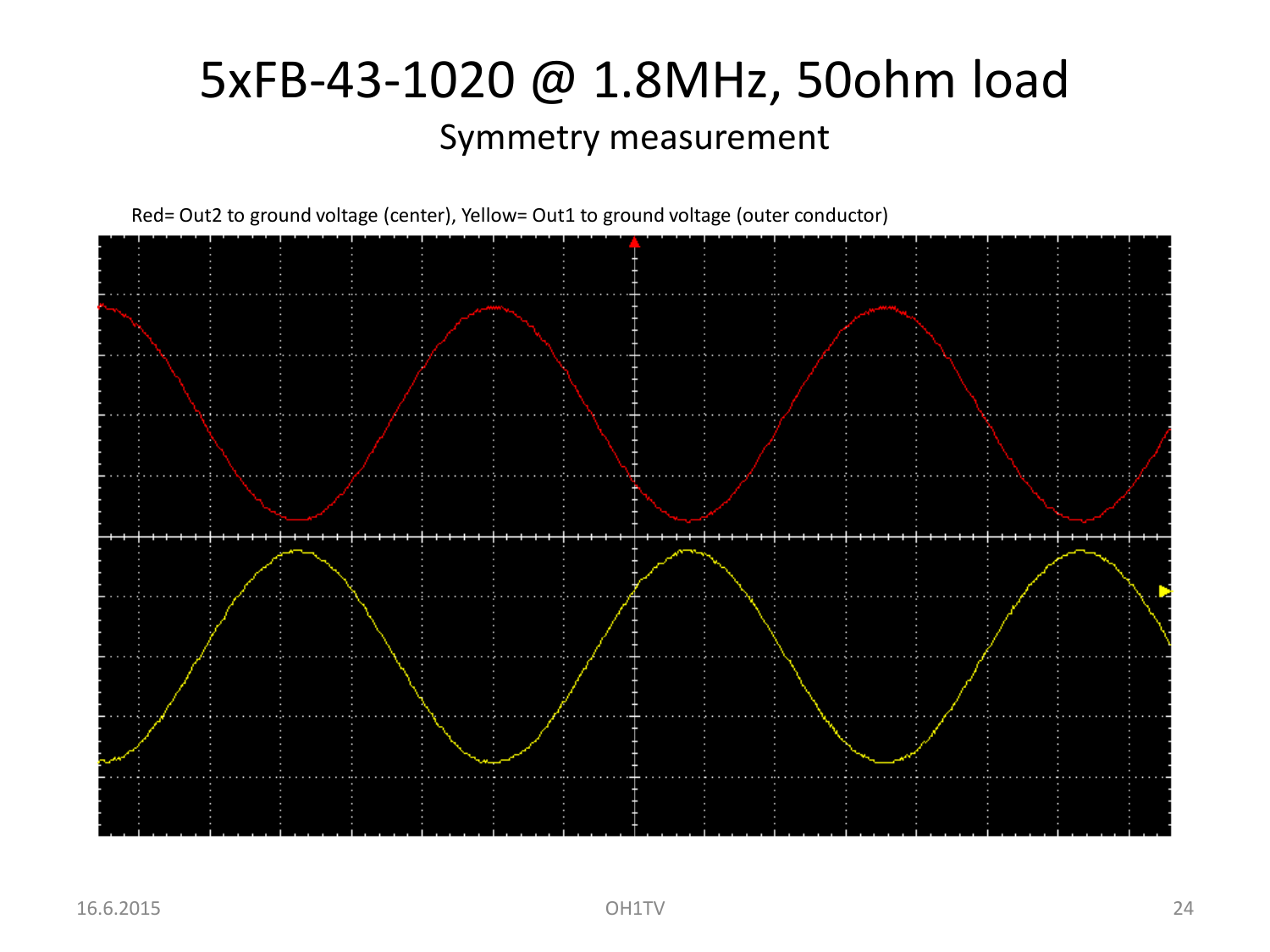#### 5xFB-43-1020 @ 7.1MHz, 50ohm load Symmetry measurement

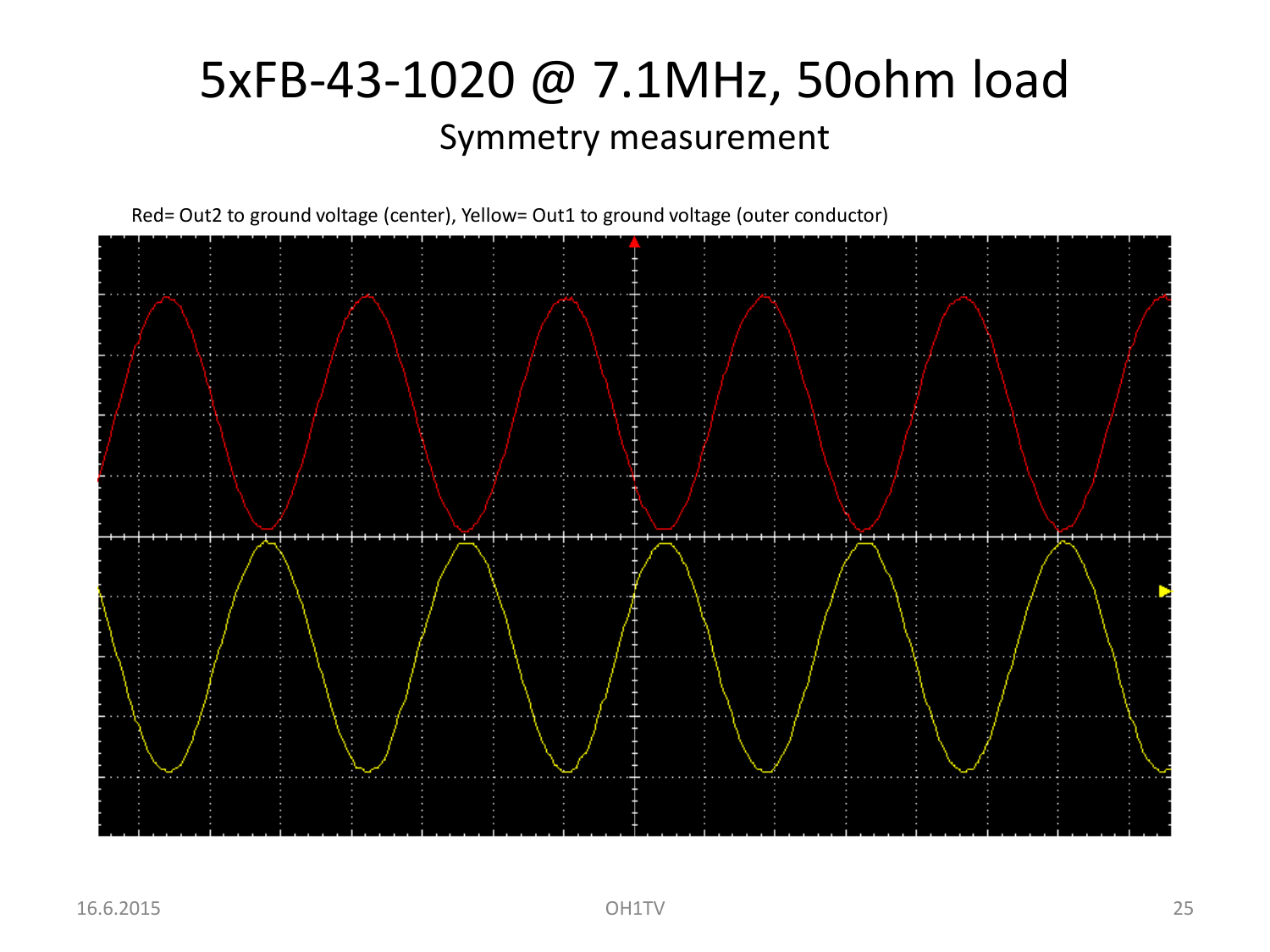#### 5xFB-43-1020 @ 30MHz, 50ohm load Symmetry measurement

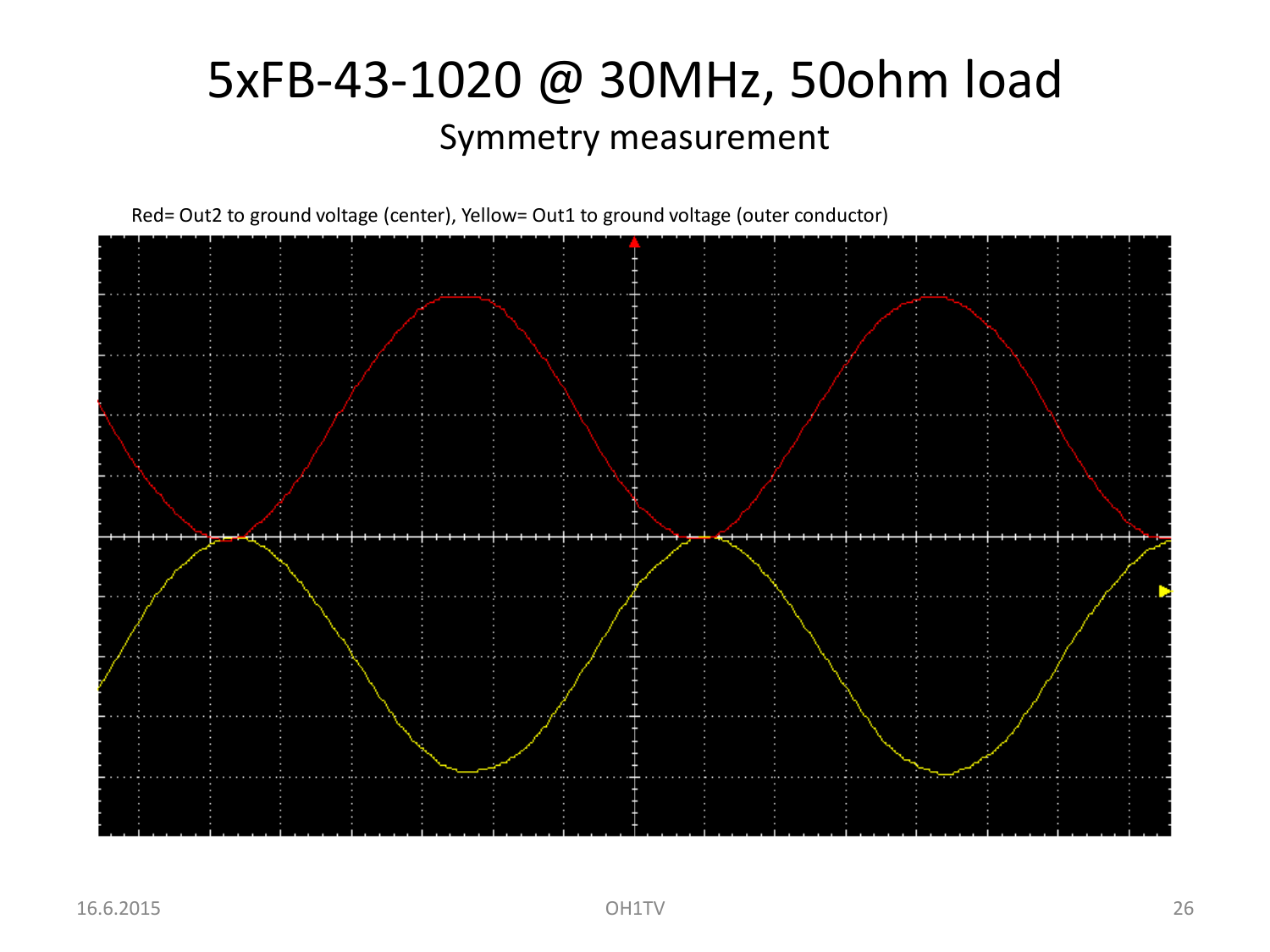#### 5xFB-43-1020 @ 30MHz, 150ohm load Symmetry measurement

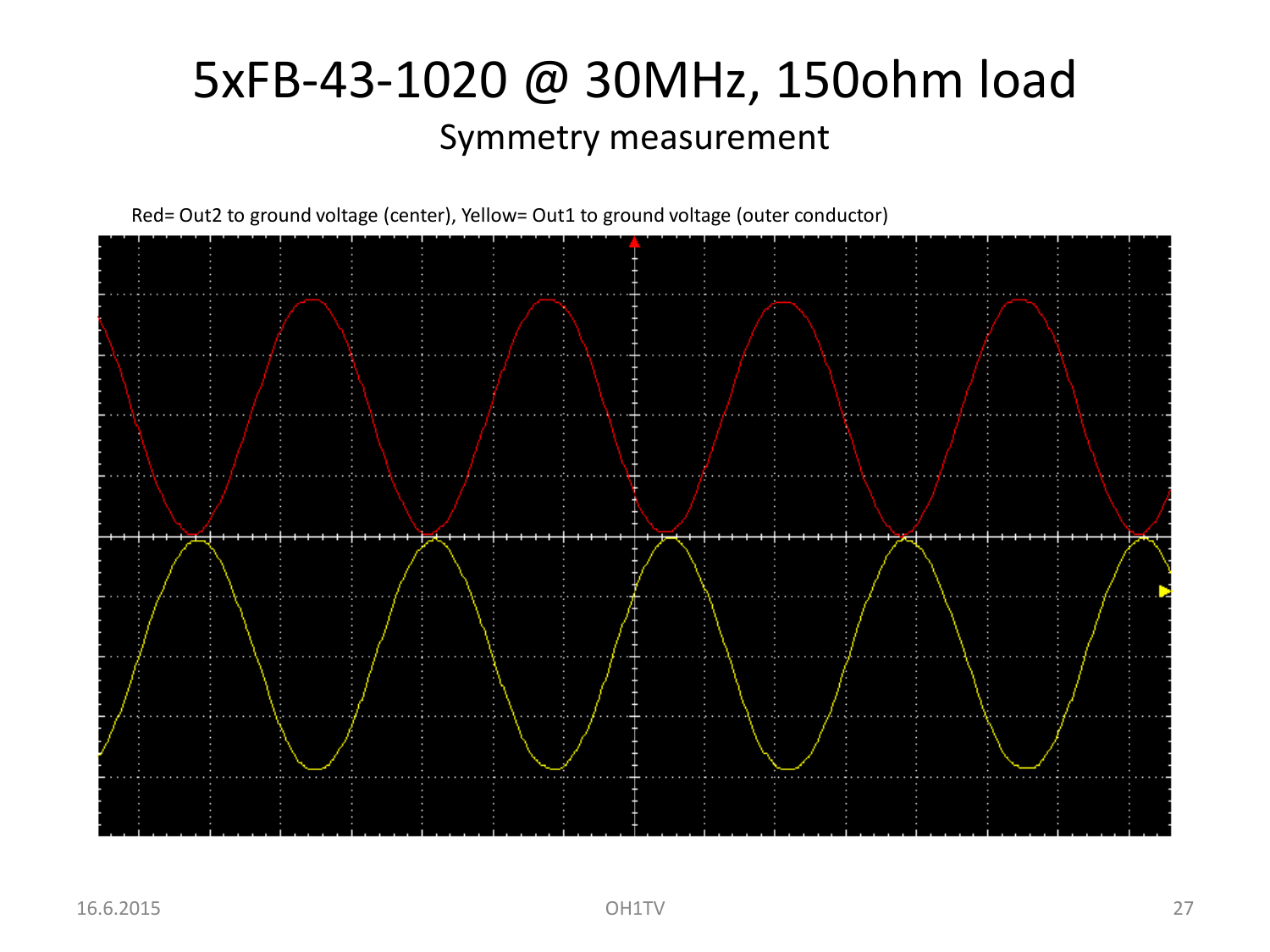#### 5xFB-43-1020 @ 50MHz, 50ohm load Symmetry measurement

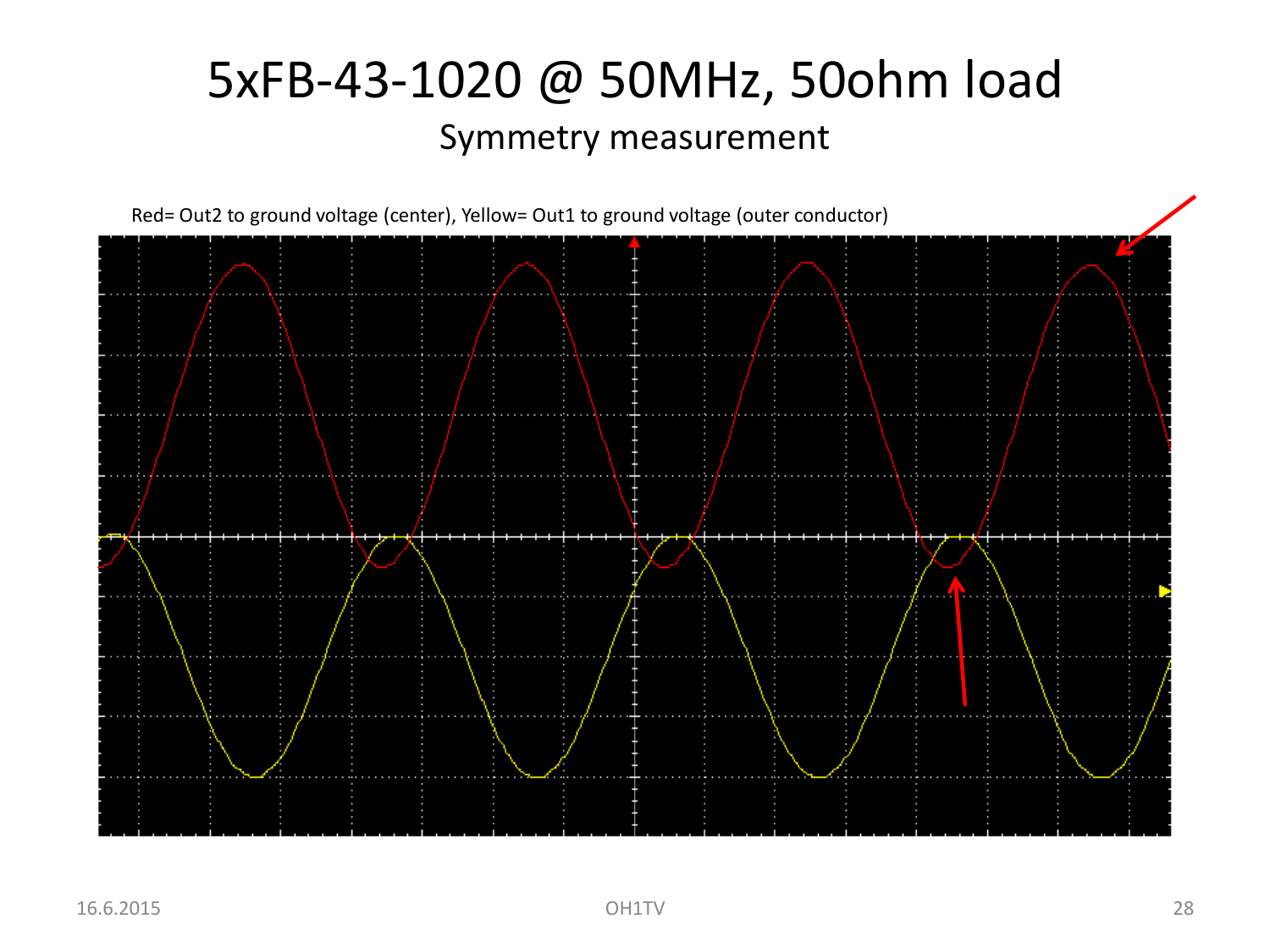# Power consideration

- Based on Amidon data I have calculated max acceptable voltage across one FB-43-1020 ferrite bead on different frequencies, see curve on the right
- Let's assume that input voltage to balun is 300V. This corresponds to 1800W to 50 ohm load.
- Half of this voltage, 150V is over the ferrite beads.
- The 3 bead version would have 50V over each of them.
	- Operation from 14 to 30 MHz would be ok.
	- Below 14MHz power should be lowered.
- The 5 bead version would have 30V over each of them
	- Operation from 7MHz and above would be fine
	- 160m and 80m would need more beads or lower power.

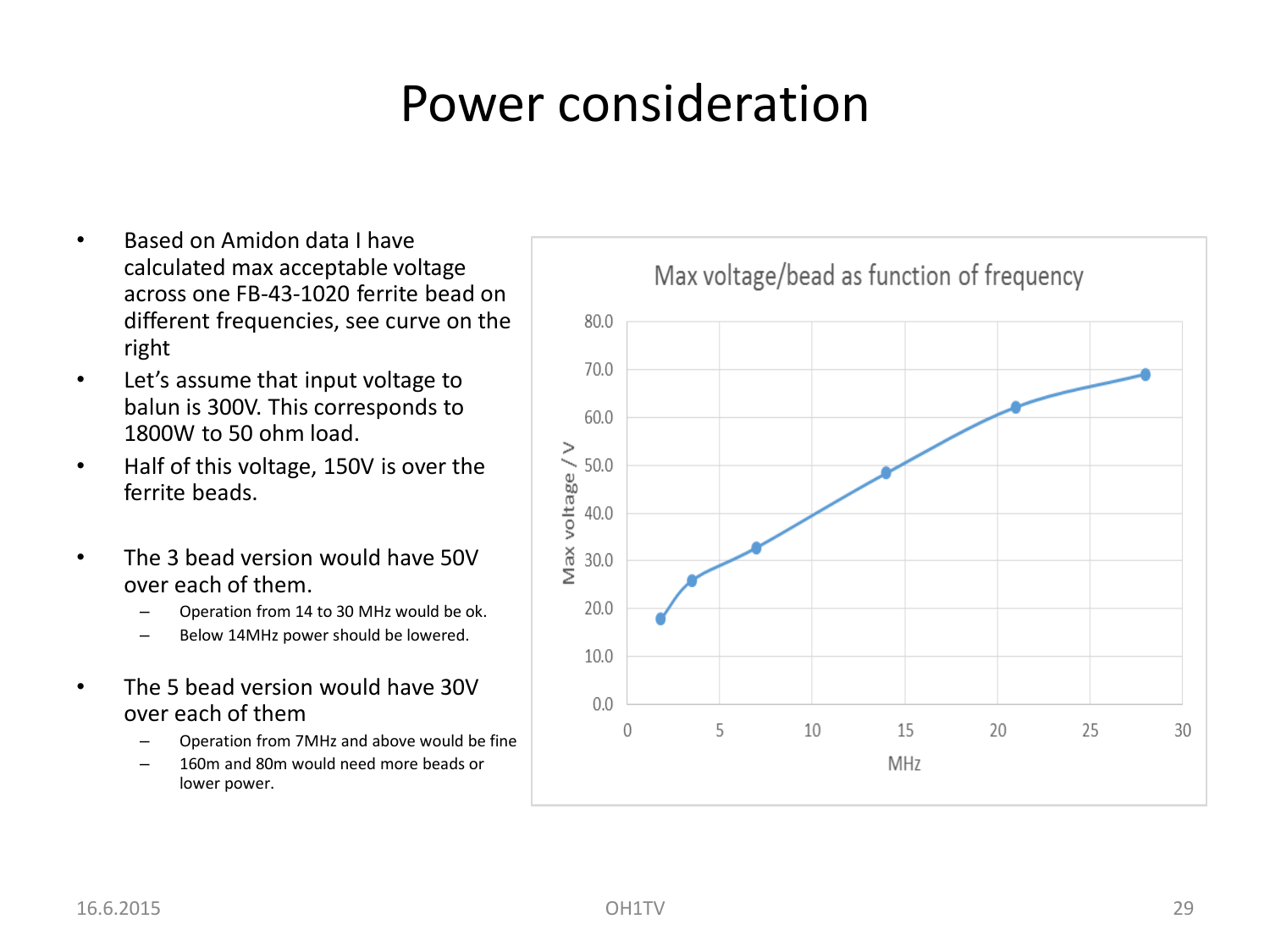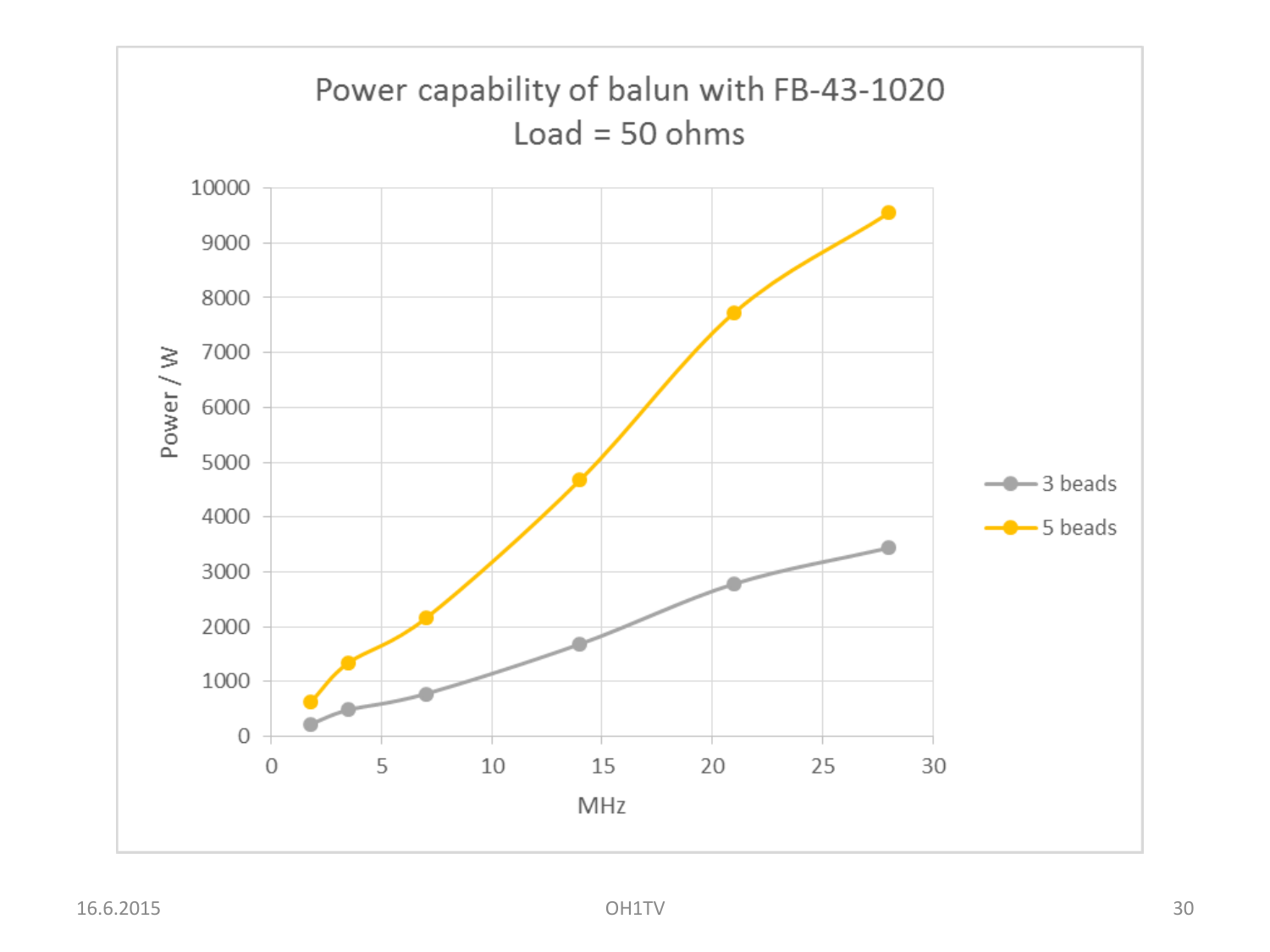# Conclusions ..

- Voltage symmetry was very good in both baluns. On low HF symmetry was still good when SWR was already getting bad.
	- 3 bead version was good up to 50MHz. On 60MHz some imbalance was noticed. Amplitude via center conductor was stronger. Some phase delay was also visible on outer conductor.
	- 5 bead version was good up to 30MHz. On 50MHz imbalance in amplitude was clearly visible. There was also small phase delay on outer conductor.
	- Voltage symmetry is not sensitive to load impedance variations, if SWR<3
- Impedance matching was better all the way with 5 beads but acceptable also with 3 beads. Lower frequency limit is dictated by impedance across the load.
	- If we keep 1.05 as the max acceptable SWR, 7MHz is the lower limit for 3 bead balun and 3.5MHz for the 5 bead balun